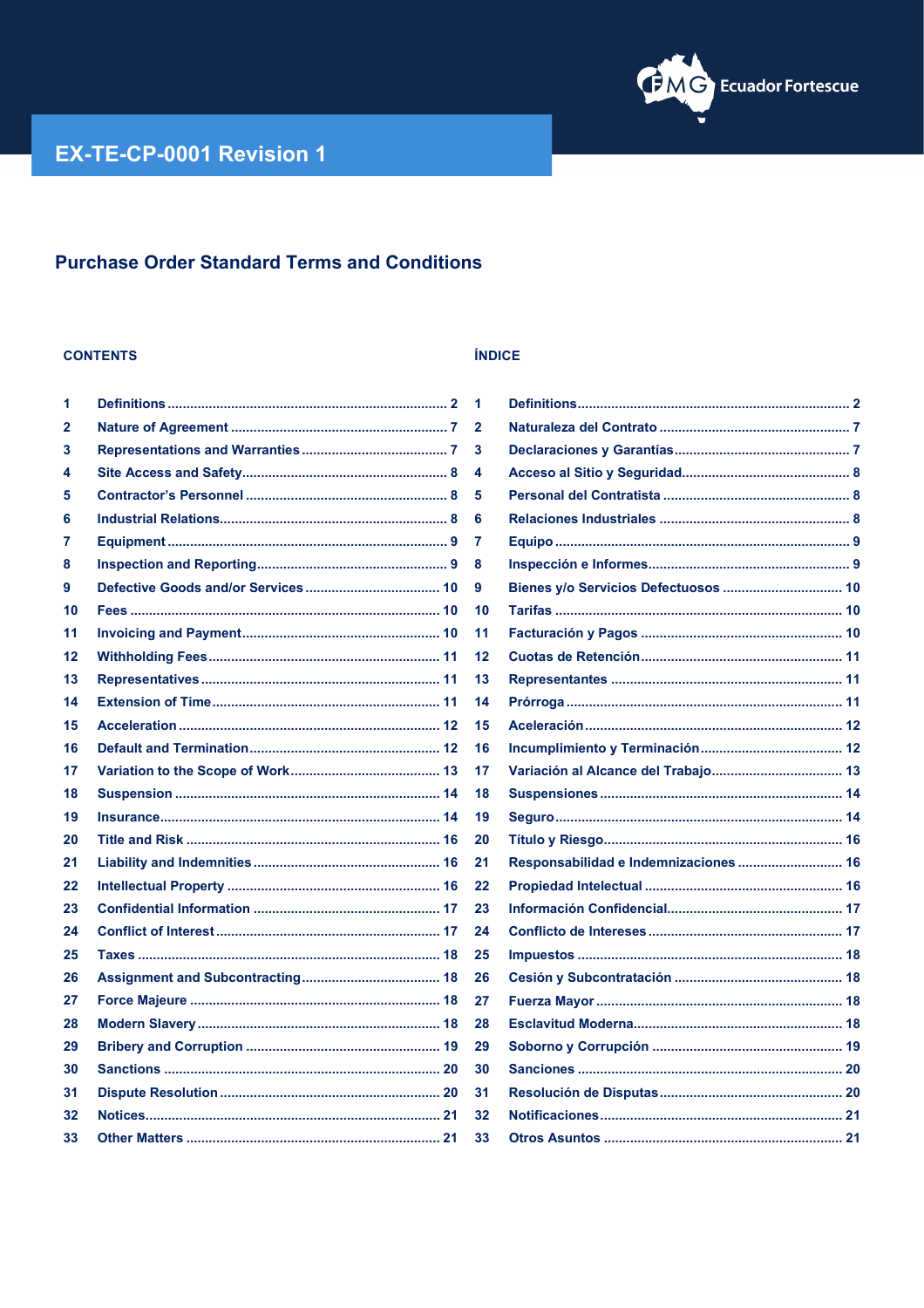

### <span id="page-1-0"></span>**1 Definitions 1 Definiciones**

1.1 In the Agreement unless the contrary intention appears:

**Agreement** means the agreement between Fortescue and the Contractor comprised of the Purchase Order, these Goods & Services - Standard Terms and Conditions, the Scope of Work and all other documents annexed to this document or specifically incorporated by reference (which in the event of any inconsistency, are to be construed in this order);

**Background IP** means the Intellectual Property Rights of the Contractor or Fortescue (as applicable) which:

- (a) are in existence at the date of the Purchase Order; or
- (b) come into existence after the date of the Agreement otherwise than in connection with the Agreement;

**Confidential Information** means all commercial, technical and other information in any form whatsoever in the possession or knowledge of a Party which is disclosed to the other Party at any time in connection with the Agreement which is confidential in nature, including any information of that sort which is provided verbally to a Party by any Personnel of the other Party;

**Conflict of Interest** means a conflict of interest between Fortescue or its Personnel, and the Contractor or its Personnel, whether that conflict of interest is perceived or actual;

**Contractor** means the person, firm or company named in the Purchase Order as the supplier of Goods and/or Services;

**Contractor's Representative** means the person appointed by the Contractor to act on its behalf in relation to the Agreement as notified to Fortescue;

**Defective Goods and/or Services** means Goods and/or Services which are not in conformity with the Agreement, or are of inferior quality or workmanship;

**Delivery Date** means the date the Goods must be delivered or the Services must be completed by the Contractor as specified in the Purchase Order;

**Delivery Term** means the terms of delivery set out in the Purchase Order;

**Employee Claim** means any claim in respect of any death, injury or occupational disease of any Personnel of the Contractor which is caused or contributed to by the Contractor or arises out of or in connection with the Agreement;

**Equipment** means the equipment, tools, appliances and other property supplied by the Contractor for the purpose of supplying and performing the Goods and/or Services;

**Excluded Loss** means loss of revenue and profit (other than revenue or profit derived directly from payments for Goods and/or Services under the Agreement); loss or denial of opportunity; loss of access to markets; loss of goodwill; loss of business reputation; increased overhead costs; and all other loss which is indirect, remote or unforeseeable loss;

**Expiry Date** means the date on which the Goods and/or Services have been delivered and commissioned or the

1.1 En el Contrato, salvo en los casos en que se indique lo contrario:

**Contrato** significa el contrato entre Fortescue y el Contratista que comprende la Orden de Compra, estos Productos y Servicios - Términos y Condiciones Generales, el Alcance del Trabajo y todos los demás documentos anexos a este documento o específicamente incorporado s por referencia (que en caso de cualquier inconsistencia, deben interpretarse en este orden);

**Antecedentes IP** significa los Derechos de Propiedad Intelectual del Contratista o Fortescue (según corresponda) que:

- (a) existen en la fecha de la Orden de Compra; o
- (b) entrarán en vigor después de la fecha del Contrato distinta en relación con el Contrato;

**Información confidencial** significa toda información comercial, técnica y de otra índole, en cualquier forma que sea, en posesión o conocimiento de una Parte que se revele a la otra Parte en cualquier momento en relación con el Contrato, que sea de naturaleza confidencial, incluyendo cualquier información de ese tipo que se proporcione verbalmente a una Parte por cualquier Personal de la otra Parte;

**Conflicto de intereses** significa un conflicto de intereses entre Fortescue o su Personal, y el Contratista o su Personal, si ese conflicto de intereses es percibido o real;

**Contratista** significa la persona, firma o empresa nombrada en la Orden de Compra como el proveedor de Bienes y/o Servicios;

**Representante del Contratista** significa la persona nombrada por el Contratista para actuar en su nombre en relación con el Contrato notificado a Fortescue;

**Bienes y/o Servicios defectuosos** significa Bienes y/o Servicios que no están en conformidad con el Contrato, o son de calidad o trabajo inferior;

**Fecha de entrega** significa la fecha en que los Bienes deben ser entregados o los Servicios deben ser completados por el Contratista como se especifica en la Orden de Compra;

**Condición de entrega** significa las condiciones de entrega establecidas en la Orden de Compra;

**Reclamo del empleado** significa cualquier reclamo relacionado con cualquier muerte, lesión o enfermedad profesional de cualquier Personal del Contratista causado o contribuido por el Contratista o que surja de o en conexión con el Contrato;

**Equipo** significa el equipo, herramientas, instrumentos y otros bienes suministrados por el Contratista con el fin de suministrar y realizar los Bienes y/o Servicios;

**Pérdida excluida** significa pérdida de ingresos y ganancias (que no sean ingresos o ganancias derivadas directamente de pagos por Bienes y/o Servicios según el Contrato); pérdida o denegación de oportunidades; pérdida del acceso a los mercados; pérdida de buena voluntad; pérdida de la reputación del negocio; aumento de los gastos generales; y cualquier otra pérdida que sea una pérdida indirecta, remota o imprevisible;

**Fecha de caducidad** significa la fecha en que los Bienes y/o Servicios han sido entregados y comisionados o el Contratista ha desmovilizado todo su Personal y Equipo del Sitio como se requiere de conformidad con el Contrato (según corresponda);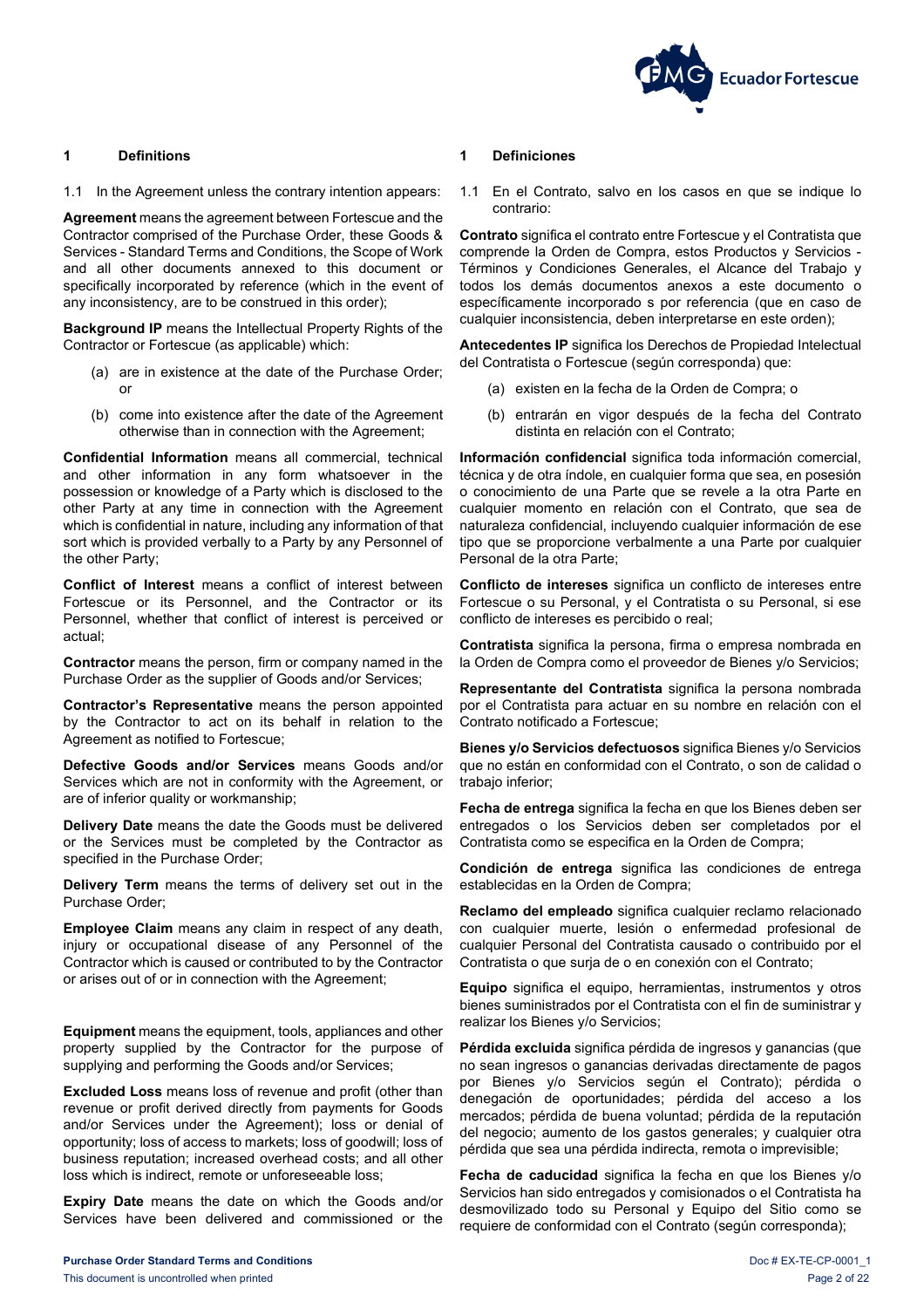

 Contractor has demobilised all of its Personnel and Equipment from Site as required under the Agreement (as applicable);

**Force Majeure** means an event which is not within the control of the Party claiming force majeure, and which will directly impact the ability of the Party to perform its obligations under the Agreement, including any act of god, war, revolution, a governmental restraint and industrial-related dispute;

**Fortescue** means EcuadorFortescue S.A.;

**Fortescue's Policies and Procedures** means those policies and procedures provided by Fortescue to the Contractor from time to time which are, or may become applicable to the Site or the Goods and/or Services and includes the policies set out in any schedule attached to the Agreement, and

**Fortescue's Property** means any plant, equipment, tools, appliances or other property and items that Fortescue provides to the Contractor to enable it to perform its obligations under the Agreement;

**Good Industry Practice** means the practices, methods and acts engaged in or approved by a person which, in the conduct of its undertaking, exercises that degree of due diligence, prudence and foresight reasonably and ordinarily exercised by skilled and experienced persons;

**Goods and/or Services** means all goods to be supplied and/or services to be performed by the Contractor in accordance with the Agreement including:

- (a) all goods and/or services set out in any applicable Purchase Order;
- (b) other services, functions, responsibilities and obligations that the Agreement provides that the Contractor has or will perform; and
- (c) all responsibilities and functions not specifically described in the Agreement but which are incidental to, or otherwise necessary for the Contractor to provide the Goods and/or Services under the Agreement;

**HSES Legislation** means all relevant written laws relating to health and safety, and any other applicable legislation relating to health and safety on the Site, and all relevant health and safety regulations, codes of practice of safety standards made pursuant to those Acts or any other legislation dealing with workplace health and safety that may apply from time to time.

**Income Tax Withholding** means tax withholding applicable for payments made by Ecuador based companies to entities in Ecuador, and abroad.

**Insolvency and Insolvent** means in relation to a person, any of the following events:

- (a) an administrator, liquidator, provisional liquidator, receiver, receiver and manager or equivalent officer has been appointed in respect of that person or the whole or any material part of its assets or undertaking;
- (b) an arrangement, compromise or similar arrangement with creditors has been proposed, agreed or sanctioned in respect of that person in connection with or as a result of a financial difficulty;
- (c) an order or application has been made, or a resolution has been passed, for the winding up or dissolution of that person;

**Fuerza mayor** significa un evento que no está bajo el control de la Parte que reclama fuerza mayor, y que afectará directamente a la capacidad de la Parte de cumplir sus obligaciones en virtud del Contrato, incluido cualquier acto de dios, guerra, revolución, contención gubernamental y controversia relacionada con la industria;

**Fortescue** significa EcuadorFortescue S.A.;

**Políticas y Procedimientos de Fortescue** significa aquellas políticas y procedimientos proporcionados por Fortescue al Contratista ocasionalmente que son o pueden ser aplicables al Sitio o a los Bienes y/o Servicios e incluyen las políticas establecidas en cualquier programa adjunto al Contrato y cualquier otra Política que Fortescue pone a disposición del Contratista cuando sea necesario;

**Propiedad Fortescue** significa cualquier planta, equipo, herramientas, instrumentos u otros bienes y elementos que Fortescue proporcione al Contratista para que pueda cumplir con sus obligaciones en virtud del Contrato;

**Representante de Fortescue** significa la persona designada por Fortescue para actuar en su nombre en relación con el Contrato tal como se lo notificó al Contratista;

**Buena práctica de la industria** significa las prácticas, los métodos y los actos realizados o aprobados por una persona que, en el ejercicio de su actividad, ejerza ese grado de diligencia, prudencia y previsión razonables y ordinarios ejercidos por personas cualificadas y experimentadas;

**Bienes y/o Servicios** significa todos los bienes a ser suministrados y/o servicios que el Contratista debe realizar de Contrato con el Contrato, incluyendo:

- (a) todos los bienes y/o servicios establecidos en cualquier Orden de Compra aplicable;
- (b) otros servicios, funciones, responsabilidades y obligaciones que el Contrato prescribe que el Contratista ha llevado o llevará a cabo; y
- (c) todas las responsabilidades y funciones no descritas específicamente en el Contrato, pero que sean incidentales o necesarias para que el Contratista proporcione los Bienes y/o Servicios en virtud del Contrato;

**Legislación HSES** significa todas las leyes escritas relevantes relacionadas con salud y seguridad, y cualquier otra legislación aplicable relacionada con salud y seguridad en el Sitio, y todas las regulaciones relevantes de salud y seguridad, códigos de práctica de normas de seguridad realizados en virtud de tales Actos o cualquier otra legislación relacionada con salud y seguridad en el lugar de trabajo que pueda aplicarse periódicamente.

**Retención de Impuesto a la Renta** significa la retención de impuestos aplicable a pagos hechos por Compañías basadas en Ecuador a entidades basadas en Ecuador, y en el exterior.

**Insolvencia e Insolvente** significa, con relación a una persona, cualquiera de los siguientes eventos:

- (a) un administrador, liquidador, liquidador provisional, síndico, síndico y gerente o funcionario similar haya sido nombrado con respecto a esa persona o la totalidad o parte importante de sus activos o empresa;
- (b) se haya propuesto, acordado o sancionado un arreglo, compromiso o Contrato similar con acreedores con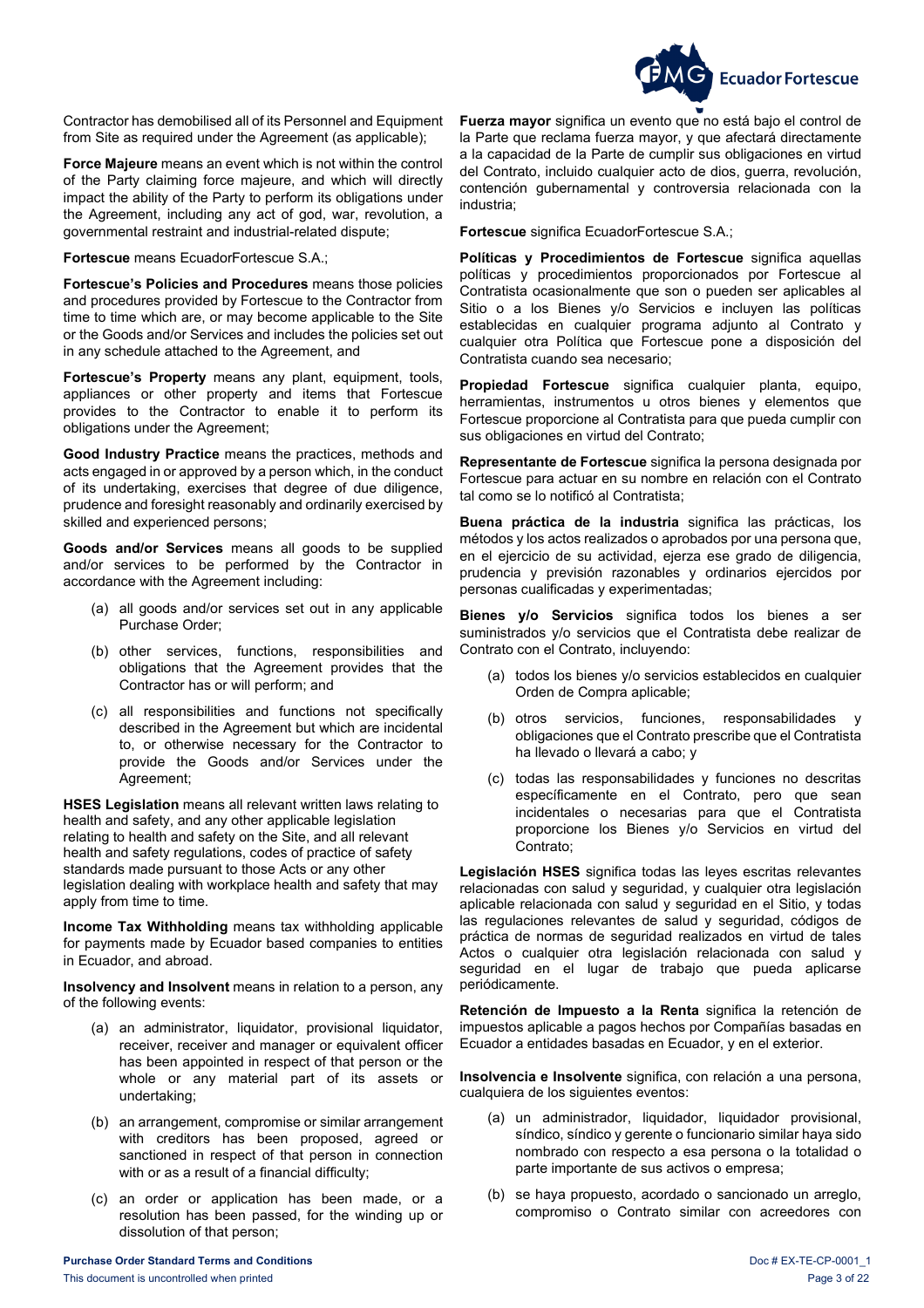**Ecuador Fortescue** 

- (d) that person has stopped paying its debts as they fall due or is unable to pay its debts as they fall due; or
- (e) that person has otherwise become, or is deemed for purpose of any applicable Law, insolvent.

**Intellectual Property Rights** and **Intellectual Property** means all intellectual property rights (present or future) created, discovered or coming into existence as a result of, for the purpose of or in connection with the provision of any Goods and/or Services or the Agreement (including without limitation all intellectual property rights developed by the Contractor in providing the Goods and/or Services);

### **Legislation** means:

- (a) any Act of Parliament in any Ecuadorian jurisdiction (including the Commonwealth) for the time being in force and all proclamations, regulations, by-laws, orders, notices, rules of court, town planning schemes, resolutions or other instruments made under any or by the authority of any such Act of Parliament or written law and having legislative effect; and
- (b) all licenses, qualifications, registrations and other statutory requirements necessary for supply of the Goods and/or performance of Services under the Agreement, and includes HSES Legislation and workplace legislative requirements;

**Modern Slavery** means any exploitative practices and crimes including:

- (a) human trafficking or trafficking in persons as defined in Article 3 of the Protocol to Prevent, Suppress and Punish Trafficking in Persons, Especially Women and Children, supplementing the United Nations Convention against Transnational Organized Crime, done at New York on 15 November 2000 ([2005] ATS 27);
- (b) child labour or the worst forms of child labour as defined in Article 3 of the ILO Convention (No. 182) concerning the Prohibition and Immediate Action for the Elimination of the Worst Forms of Child Labour, done at Geneva on 17 June 1999 ([2007] ATS 38);
- (c) slavery and slavery like practices;
- (d) servitude;
- (e) forced labour;
- (f) debt bondage;
- (g) forced marriage;
- (h) sale of or sexual exploitation of children;
- (i) deceptive recruiting for labour or services;
- (j) removal of organs; and
- (k) organ trafficking.

**Net Amount** means the net amount payable for the Goods and/or Services set out in the Purchase Order;

**Parties** means the Contractor and Fortescue.

**Party** means the Contractor or Fortescue;

**Personnel** means:

respecto a esa persona en relación con o como resultado de una dificultad financiera;

- (c) se ha emitido una orden o solicitud, o se ha aprobado una resolución, para la liquidación o disolución de esa persona;
- (d) que esa persona haya dejado de pagar sus deudas cuando éstas vencieron o que no se encuentre en capacidad de pagar sus deudas a su vencimiento; o
- (e) que esa persona de otro modo haya llegado a ser o se considere insolvente para propósitos de cualquier Ley aplicable.

**Derechos de propiedad intelectual** y **Propiedad intelectual** significa todos los derechos de propiedad intelectual (actuales o futuros) creados, descubiertos o que vienen a existir como resultado de, o con relación a la provisión de cualquier Bienes y/o Servicios o el Contrato (incluyendo, sin limitación, todos los derechos de propiedad intelectual desarrollados por el Contratista en el suministro de los Bienes y/o Servicios);

### **Legislación** significa:

- (a) cualquier Ley de Parlamento en la jurisdicción ecuatoriana por el tiempo en que se encuentre vigente y todas las proclamaciones, regulaciones, ordenanzas, órdenes, notificaciones, normas del tribunal, resoluciones u otros instrumentos emitidos bajo cualquier o por la autoridad de cualquier Ley de Parlamento o ley escrita y con efecto legislativo; y
- (b) todas las licencias, calificaciones, registros y otros requisitos legales necesarios para el suministro de los Bienes y/o la ejecución de los Servicios en virtud del Contrato y se incluye la Legislación HSES y los requerimientos normativos para el lugar de trabajo;

**Esclavitud Moderna** significa cualquier práctica y delito de explotación, que incluye:

- (a) La trata de personas o el tráfico de personas, tal como se define en el artículo 3 del Protocolo para prevenir, reprimir y sancionar la trata de personas, especialmente mujeres y niños, que complementa la Convención de las Naciones Unidas contra la Delincuencia Organizada Transnacional, realizada en Nueva York el 15 de noviembre de 2000 ([2005] ATS 27).
- (b) Trabajo infantil o las peores formas de trabajo infantil según se define en el artículo 3 de la Convención Nro. 182 de la Organización Internacional del Trabajo sobre la prohibición de las peores formas de trabajo infantil y la acción inmediata para su eliminación, que se llevó a cabo en Ginebra el 17 de junio de 1999 ([2007] ATS 38).
- (c) Esclavitud y prácticas similares a la esclavitud.
- (d) Servidumbre.
- (e) Trabajo forzoso.
- (f) Servidumbre por deuda.
- (g) Matrimonio forzado.
- (h) Venta o explotación sexual de niños.
- (i) Contratación engañosa de mano de obra o servicios.
- (j) Extracción de órganos.
- (k) Tráfico de órganos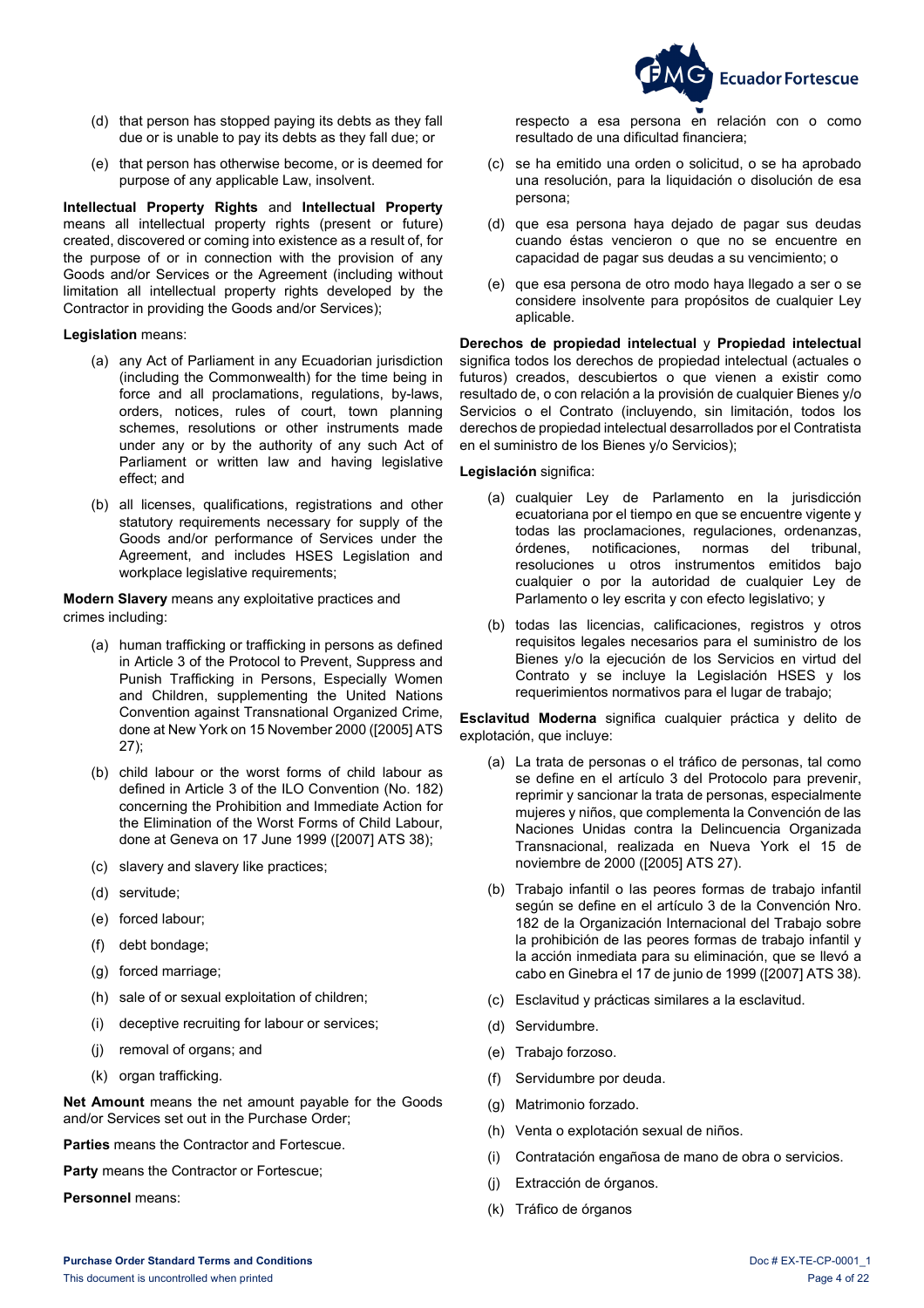

- (a) in relation to the Principal, any of the Principal's or its Related Bodies Corporates' employees, contractors, agents, consultants or representatives; and
- (b) in relation to the Contractor, any of the Contractor's or Subcontractors' or either of their Related Bodies<br>Corporates' employees, contractors, agents, employees, consultants or representatives;

**Purchase Order** means the document entitled 'Purchase Order' issued by Fortescue to the Contractor for the supply of Goods and/or Services in accordance with the Agreement and includes any schedules attached;

**Registered Mine Manager** means the person appointed from time to time as the registered mine manager at the Site for the purposes of Legislation;

### **Related Bodies Corporate** means:

- (a) in relation to Fortescue:
	- i) a holding company of Fortescue;
	- ii) a subsidiary of Fortescue; and
	- iii) a subsidiary of a holding company of Fortescue
- (b) in relation to the Contractor:
	- i) a holding company of the Contractor;
	- ii) a subsidiary of the Contractor; and
	- iii) a subsidiary of a holding company of the Contractor; and
- (c) in relation to the Subcontractor:
	- i) a holding company of the Subcontractor;
	- ii) a subsidiary of the Subcontractor; and
	- iii) a subsidiary of a holding company of the Subcontractor.

**Sanction** means any economic or financial sanction, trade embargo or similar measures imposed, enacted, administered or enforced from time to time by a Sanctions Authority;

**Sanctioned Country** means any country or territory which is the target of country-wide or territory-wide Sanctions, which as at the date of the Agreement, comprise: Cuba, Iran, North Korea, Syria, Libya, Sudan, South Sudan, Myanmar, Russia, Crimea, Ukraine, Belarus and Venezuela.

**Sanctioned Person** means any person or entity which is:

- (a) listed on, or is owned or controlled directly or indirectly (as such terms are used in the Sanction or in any guidance in relation to the Sanction) by a person or entity listed on, a Sanctions List;
- (b) organised under the laws of, or a citizen or resident of, any Sanctioned Country; or
- (c) otherwise a target of a Sanction.

#### **Sanctions Authority means each of the following:**

- (a) the United States of America;
- (b) the United Nations;
- (c) the European Union or any present or future member state thereof;
- (d) the United Kingdom;
- (e) Australia; and

**Importe neto** significa la cantidad neta pagadera por los Bienes y/o Servicios establecidos en la Orden de Compra;

**Partes** significa el Contratista y Fortescue.

**Parte** significa el Contratista o Fortescue;

### **Personal** significa:

- (a) En relación con el Mandante, cualquiera de los empleados, contratistas, agentes, consultores o representantes del Mandante o empresas relacionadas; y
- (b) En relación con el Contratista, cualquiera de los empleados, contratistas, agentes, consultores o representantes del Contratista o de los Subcontratistas o de cualquiera de sus Empresas Relacionadas;

**Orden de compra** significa el documento titulado 'Pedido de Compra' emitido por Fortescue al Contratista para el suministro de Bienes y/o Servicios de Contrato con el Contrato e incluye los anexos adjuntos;

**Administrador de Minas Registrado** significa la persona nombrada cada cierto tiempo como el administrador registrado de la mina en el Sitio, conforme se determine en la Ley de Minería;

**Empresa Relacionada** significa:

- (a) en relación con Fortescue:
	- i) Una empresa controlante de Fortescue.
	- ii) Una subsidiaria de Fortescue; y
	- iii) Una subsidiaria de una empresa controlante de Fortescue
- (b) en relación con el Contratista:
	- i) Una empresa controlante del Contratista.
	- ii) Una subsidiaria del Contratista; y
	- iii) Una subsidiaria de una empresa controlante del Contratista; y
- (c) en relación con el Subcontratista:
	- i) Una empresa controlante del Subcontratista.
	- ii) Una subsidiaria del Subcontratista; y
	- iii) Una subsidiaria de una empresa controlante del Subcontratista.

**Sanción** significa cualquier sanción económica o financiera, embargo comercial o medidas similares impuestas, promulgadas, administradas o ejecutadas oportunamente por una Autoridad Sancionadora;

**País Sancionado** significa cualquier país o territorio que sea objeto de sanciones en todo el ámbito del país o del territorio, y que a la fecha del Contrato abarca Cuba, Irán, Corea del Norte, Siria, Libia, Sudán, Sudán del Sur, Myanmar, Rusia, Crimea, Ucrania, Bielorrusia y Venezuela.

**Persona Sancionada** significa cualquier persona física o jurídica que esté:

- (a) Incluida en una Lista de Sanciones, o pertenezca o sea controlada directa o indirectamente (según se utilizan dichos términos en la Sanción o en cualquier otro lineamiento relacionado con la Sanción) por una persona física o jurídica incluida en una Lista de Sanciones.
- (b) Constituida bajo las leyes de un País Sancionado o sea un ciudadano o residente de un País Sancionado; o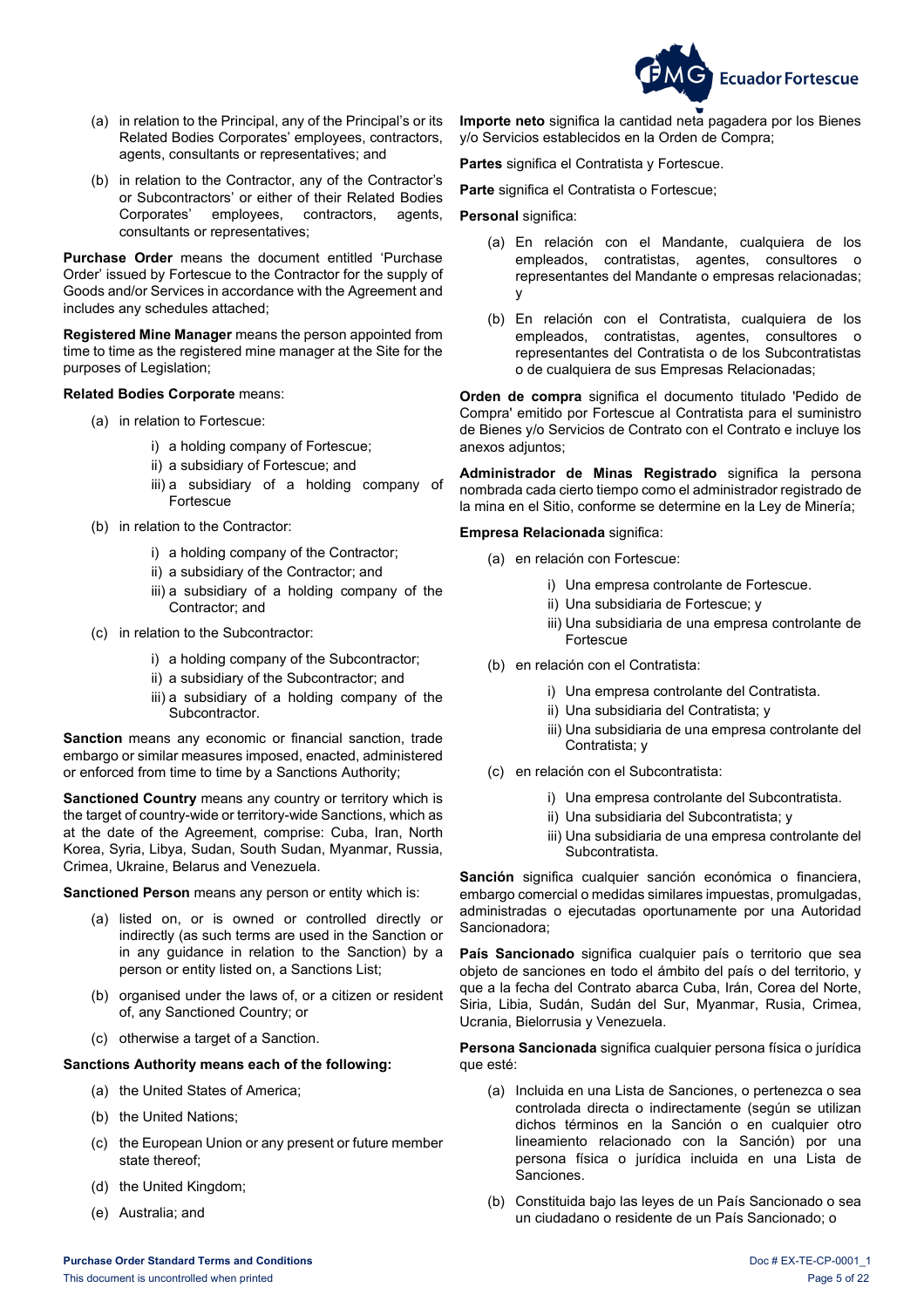**Ecuador Fortescue** 

 (f) the respective governmental and official institutions or agencies of any of the foregoing including the Office of Foreign Assets Control (OFAC) by the United States' Department of the Treasury, the United States' Department of State, the Security Council of the United Nations, Her Majesty's Treasury by the Government of the United Kingdom, the Ministry for the Economy and Finance (Directorate-General of the Treasury) of France and the Australian Sanctions Office by Australia's Department of Foreign Affairs and Trade.

**Sanctions List** means any of the lists of specifically designated nationals or designated persons or entities (or equivalent) held, issued or maintained by any Sanctions Authority, each as amended, supplemented or substituted from time to time;

**Scope of Work** means the scope of the Services to be performed or the Goods to be supplied as specified in the Purchase Order;

**Site** means Fortescue's site or other location specified in the Purchase Order;

**Subcontractor** means any person engaged by the Contractor to perform all or any portion of the Services or supply under the Agreement on behalf of the Contractor, and includes their employees, agents, consultants and invitees;

**Tax Invoice** means an invoice that complies with Art. 103 of *Internal Tax Regime Act 2004* and Art. 11 of the *Internal Tax Regimen Regulations 2004;*

**Term** means the period from the date of the Purchase Order until the Expiry Date (unless extended by the agreement of the Parties);

**Third Party Claim** means any claim in respect of:

- (a) loss or destruction of, or injury or damage to, or loss of use of any real or personal property; and/or
- (b) any personal injury to or death of any person arising out of, or caused by, any act or omission, or the supply or non-supply of the Goods and/or Services, by the Contractor or its Personnel.

**Variation** means any addition, reduction or change to the Scope of Work;

**Variation Proposal** means a written proposal provided by the Contractor addressing the particulars of any Variation; and

**Warranty Period** means 12 months after the Expiry Date, unless stated otherwise in the Purchase Order.

(c) Sea de alguna otra forma destinatario de una Sanción

**Autoridad Sancionadora significa cada uno de los siguientes:**

- (a) Estados Unidos;
- (b) Naciones Unidas;
- (c) La Unión Europea o cualquier estado miembro presente o futuro de ella;
- (d) Reino Unido;
- (e) Australia; y
- (f) las respectivas instituciones u organismos oficiales y gubernamentales de cualquiera de los anteriores, incluida la Oficina de Control de Activos Extranjeros (OFAC) por el Departamento del Tesoro de los Estados Unidos, el Departamento de Estado de los Estados Unidos, el Consejo de Seguridad de las Naciones Unidas, el Tesoro de Su Majestad por el Gobierno del Reino Unido, el Ministerio de Economía y Finanzas (Dirección General del Tesoro) de Francia y la Oficina de Sanciones de Australia por el Departamento de Asuntos Exteriores y Comercio de Australia.

**Lista de Sanciones** significa cualquiera de las listas de nacionales designados específicamente o personas físicas o jurídicas designadas (o equivalente) que posea, emita o mantenga cualquier Autoridad Sancionadora, cada una de ellas con sus enmiendas, complementos y sustituciones oportunas;

**Alcance del trabajo** significa el alcance de los Servicios a realizar o de los Bienes a ser suministrados según se especifica en la Orden de Compra;

**Sitio** significa el sitio de Fortescue o cualquier otro lugar especificado en la Orden de Compra;

**Subcontratista** significa cualquier persona contratada por el Contratista para realizar la totalidad o parte de los Servicios o suministro en virtud del Contrato en nombre del Contratista, e incluye a sus empleados, agentes, consultores e invitados;

**Factura Tributable** significa una factura que cumpla con el Artículo 103 de la *Ley de Régimen Tributario Interno 2004* y el Artículo 11 del *Reglamento a la Ley de Régimen Tributario Interno 2004*

**Término** significa el período desde la fecha de la Orden de Compra hasta la Fecha de Vencimiento (a menos que sea extendido por el Contrato de las Partes);

**Reclamación de terceros** significa cualquier reclamación con respecto a:

- (a) pérdida o destrucción de, o lesión o daño, o pérdida del uso de cualquier propiedad real o personal; y/o
- (b) cualquier lesión personal o muerte de cualquier persona derivada de, o causada por, cualquier acto u omisión, o el suministro o no suministro de los Bienes y/o Servicios, por el Contratista o su Personal;

**Variación** significa cualquier adición, reducción o cambio al Alcance del Trabajo;

**Propuesta de variación** significa una propuesta escrita proporcionada por el Contratista dirigiéndose a los detalles de cualquier Variación; y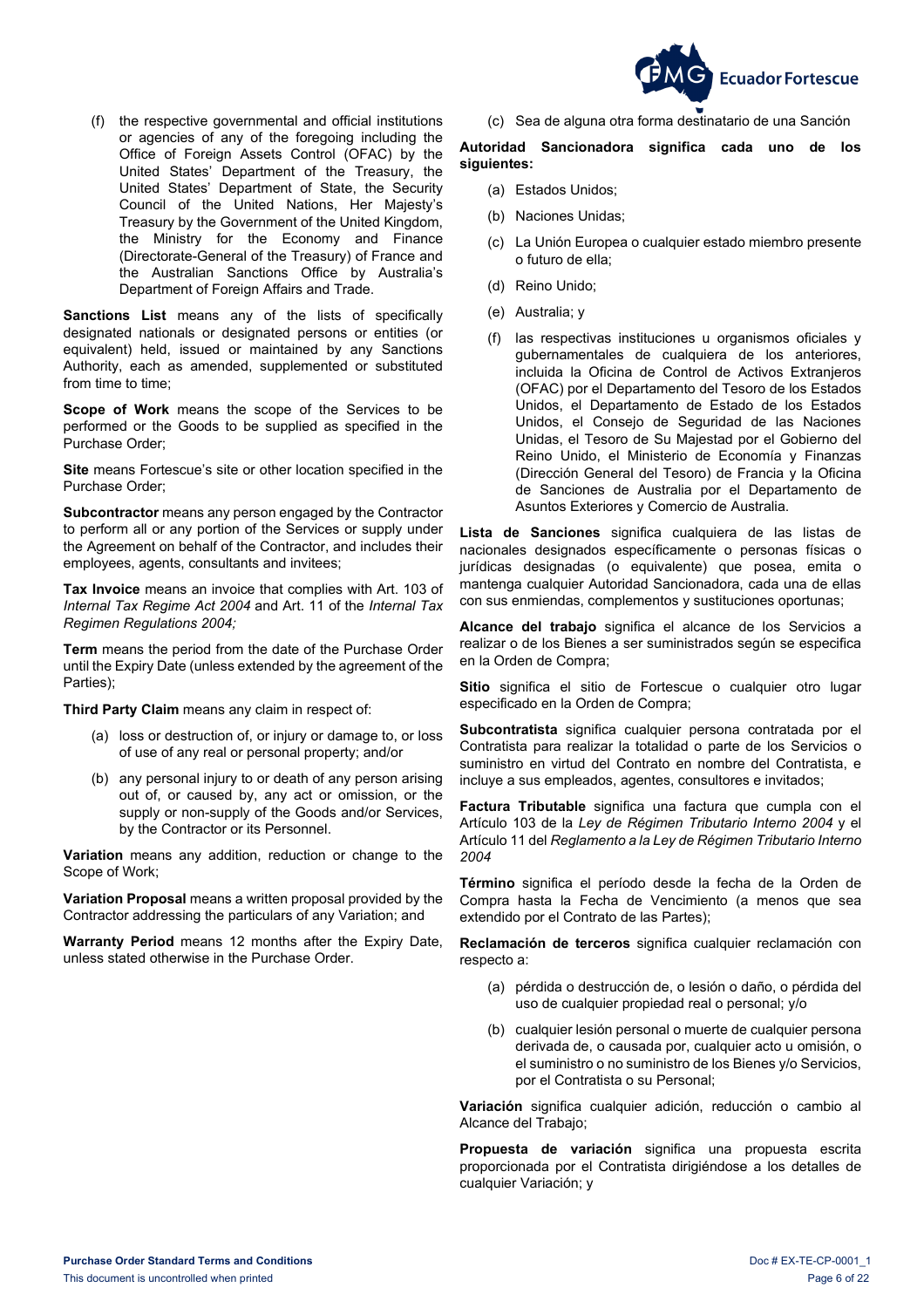

**Período de garantía** significa 12 meses después de la Fecha de Expiración, a menos que se indique lo contrario en la Orden de Compra.

### <span id="page-6-0"></span>**2 Nature of Agreement 2 Naturaleza del Contrato**

- 2.1 The Contractor agrees to diligently commence the supply of the Goods and/or performance of the Services from the date of the Purchase Order to ensure it supplies the Goods to the Site and/or completes the Services:
	- (a) by the Delivery Date (as applicable);
	- (b) in accordance with the Delivery Term (as applicable); and
	- (c) in accordance with the terms of this Agreement.
- 2.2 The Agreement does not confer upon the Contractor any exclusivity in respect of any Goods and/or Services at the Site or otherwise.
- 2.3 The Contractor agrees to notify Fortescue if it finds any errors, omissions or inconsistencies in information provided by Fortescue. Except as prescribed by Legislation, Fortescue gives no warranty of accuracy, sufficiency or otherwise in relation to information provided to the Contractor and disclaims all responsibility for such information.

#### <span id="page-6-1"></span>**3 Representations and Warranties 3 Declaraciones y Garantías**

- 3.1 The Contractor represents and warrants that:
	- (a) the Goods and/or Services will:
		- (i) match the description and specification in the Agreement;
		- (ii) be supplied in accordance with Good Industry Practice; and
		- (iii) comply with all applicable Legislation;
	- (b) all Goods supplied will be:
		- (i) of merchantable quality and fit for the purpose set out in the Agreement;
		- (ii) manufactured strictly in accordance with any manufacturing drawings, Scope of Work or descriptions supplied to the Contractor by Fortescue; and
		- (iii) free from any encumbrance, lien, mortgage, security or charge in favour of a third party or any other third party interest, from the time of delivery to Fortescue; and
	- (c) all Equipment used by the Contractor in the supply of the Goods and/or Services will be maintained in safe working condition, complies with all Legislation applicable to such Equipment, and is maintained and operated by suitably qualified and competent Personnel.
- 3.2 These warranties remain unaffected notwithstanding any information which Fortescue provides to the Contractor.

- 2.1 El Contratista acuerda iniciar diligentemente el suministro de los Bienes y/o prestación de los Servicios a partir de la fecha de la Orden de Compra para asegurar que suministre los Bienes al Sitio y/o complete los Servicios:
	- (a) hasta la Fecha de Entrega (según corresponda);
	- (b) de Contrato con el Plazo de Entrega (según corresponda); y
	- (c) de Contrato con los términos de este Contrato.
- 2.2 El Contrato no otorga al Contratista ninguna exclusividad con respecto a los Bienes y/o Servicios en el Sitio u otros.
- 2.3 El Contratista acuerda notificar a Fortescue si encuentra errores, omisiones o incoherencias en la información proporcionada por Fortescue. Excepto según lo prescrito en la Legislación, Fortescue no da garantía de exactitud, suficiencia u otros en relación con la información proporcionada al Contratista y se exime de toda responsabilidad por dicha información.

- <span id="page-6-2"></span>3.1 El Contratista declara y garantiza que:
	- (a) los Bienes y/o Servicios:
		- (i) coincidirán con la descripción y especificación del Contrato;
		- (ii) serán suministrados de conformidad con las buenas prácticas de la industria; y
		- (iii) cumplirán con toda la Legislación aplicable;
	- (b) todos los bienes suministrados serán:
		- (i) de calidad comercializable y adecuados para los fines establecidos en el Contrato;
		- (ii) fabricados estrictamente de Contrato con cualquier dibujo de fabricación, alcance de trabajo o descripciones suministradas al contratista por Fortescue; y
		- (iii) libre de cualquier gravamen, derecho de retención, hipoteca, garantía o cargo a favor de un tercero o cualquier tercera parte interesada, desde el momento de la entrega a Fortescue; y
	- (c) todo Equipo utilizado por el Contratista en el suministro de los Bienes y/o Servicios se mantendrá en condiciones de trabajo seguras, cumplirá con todas las Legislaciones aplicables a dicho Equipo y será mantenido y operado por personal debidamente calificado y competente.
- 3.2 Estas garantías permanecen sin perjuicio de cualquier información que Fortescue le proporcione al Contratista.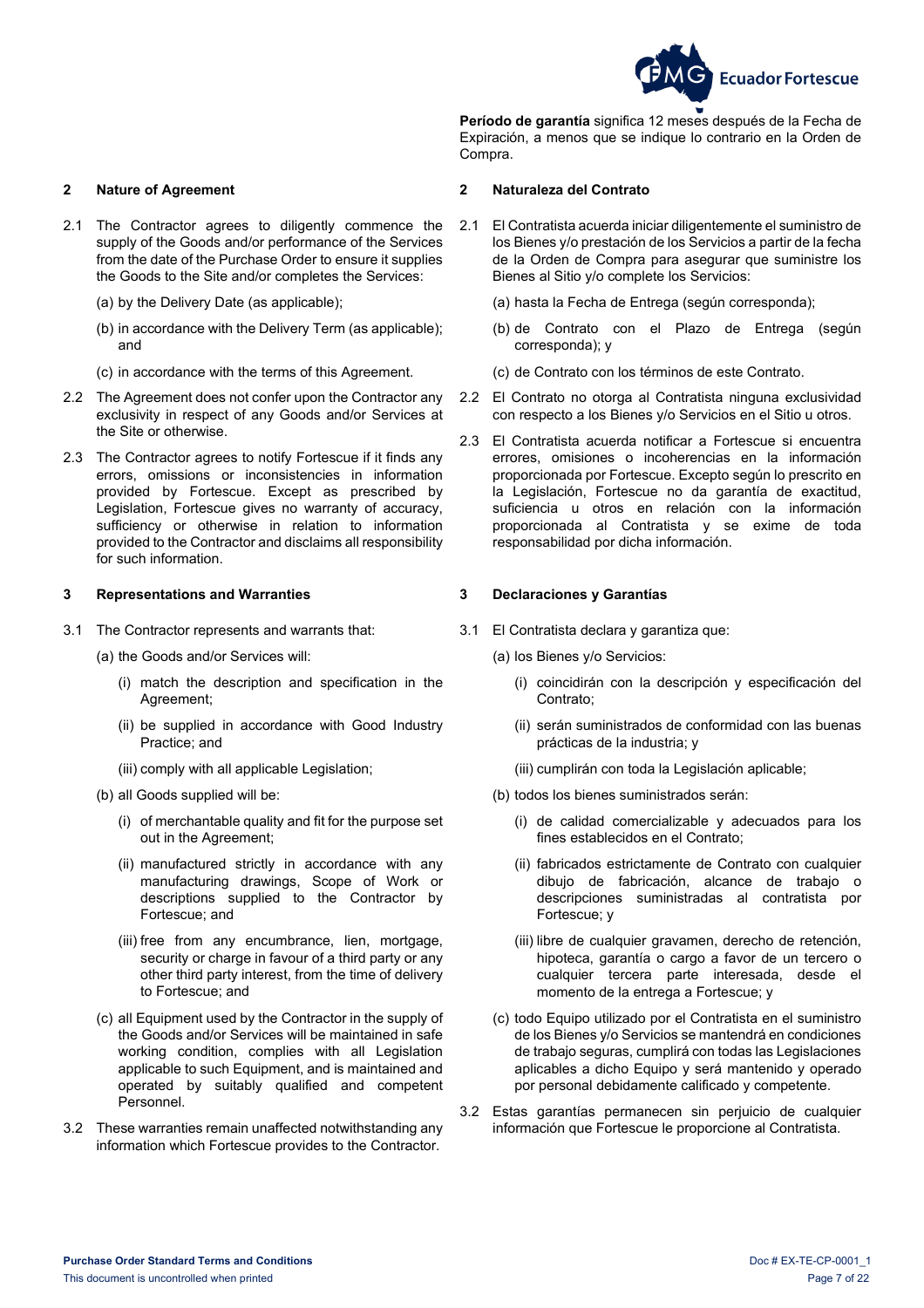

- 4.1 Fortescue grants to the Contractor a non-exclusive and non-assignable license to access the Site during the Term to perform its obligations under the Agreement.
- 4.2 The Contractor must obtain all applicable permits, licenses, exemptions, consents and approvals required for the Contractor to perform the Goods and/or Services.
- 4.3 The Contractor must, and must ensure its Personnel, in supplying the Goods and/or Services:
	- (a) perform in a safe manner and use best endeavours to achieve zero classified injuries;
	- (b) not interfere with Fortescue's activities or the activities of any other person at the Site;
	- (c) are aware of and comply with, and ensure that its Personnel are aware of and comply with, all:
		- (i) applicable Legislation;
		- (ii) Fortescue's Policies and Procedures (to the extent they are applicable to the Agreement); and
		- (iii) directions given by Fortescue's Representative
- 4.4 Without limiting the Contractor's other obligations under the Agreement, the Contractor must notify Fortescue's Representative as soon as practicable but in any event within 12 hours of any accident, injury, loss or damage which occurs at the Site.

- 5.1 The Contractor must engage all personnel necessary for the supply of the Goods and/or Services under the Agreement.
- 5.2 The Contractor must employ or cause to be employed only personnel that are careful, skilled and experienced to the degree ordinarily expected of personnel engaged in the supply of goods and/or services similar to the Goods and/or Services.
- 5.3 No Contractor's Personnel may commence work on Site unless she/he has attended the induction courses required by Fortescue to be attended by all persons engaged at the Site.
- 5.4 Fortescue will provide accommodation and messing facilities at no cost to the Contractor for its Personnel engaged in the supply of the Goods and/or Services at the Site.
- 5.5 To the extent permitted by Legislation, during the Term and extending for a period of 6 months after the Expiry Date, Fortescue's Personnel are not to be engaged or offered employment by the Contractor, without prior written approval of Fortescue.

6.1 The Contractor is responsible for conducting its industrial and employee relations with its Personnel in a manner conducive to preventing any delay or disruption in the provision of the Goods and/or Services, including by

#### <span id="page-7-0"></span>**4 Site Access and Safety 4 Acceso al Sitio y Seguridad**

- 4.1 Fortescue otorga al Contratista una licencia no exclusiva e intransferible para acceder al Sitio durante el Plazo para cumplir con sus obligaciones en virtud del Contrato.
- 4.2 El Contratista debe obtener todos los permisos, licencias, exenciones, consentimientos y aprobaciones aplicables requeridas para que el Contratista realice los Bienes y/o Servicios.
- 4.3 El Contratista debe, y debe asegurar a su Personal, el suministrar los Bienes y/o Servicios:
	- (a) realizar de una manera segura y usar los mejores esfuerzos para lograr cero lesiones clasificadas;
	- (b) no interferir con las actividades de Fortescue o las actividades de cualquier otra persona en el Sitio;
	- (c) conocerá y cumplirá con, y se asegurará de que su Personal conozca y cumpla con:
		- (i) la Legislación aplicable;
		- (ii) las Políticas y Procedimientos de Fortescue (en la medida en que sean aplicables al Contrato); y
		- (iii) las instrucciones dadas por el Representante de Fortescue.
- 4.4 Sin limitar las otras obligaciones del Contratista en virtud del Contrato, el Contratista debe notificar al Representante de Fortescue tan pronto como sea posible pero en cualquier caso dentro de las 12 horas de cualquier accidente, lesión, pérdida o daño que ocurra en el Sitio.

### <span id="page-7-1"></span>**5 Contractor's Personnel 5 Personal del Contratista**

- 5.1 El Contratista deberá contratar todo el personal necesario para el suministro de los Bienes y/o Servicios en virtud del Contrato.
- 5.2 El Contratista debe emplear o hacer emplear solamente personal que sea cuidadoso, experto y experimentado en el grado ordinariamente esperado del personal dedicado al suministro de bienes y/o servicios similares a los Bienes y/o Servicios.
- 5.3 Ningún Personal del Contratista podrá comenzar a trabajar en el Sitio a menos que haya asistido a los cursos de inducción requeridos por Fortescue para que sean atendidos por todas las personas involucradas en el Sitio.
- 5.4 Fortescue proveerá instalaciones de alojamiento y sanitarias sin costo para el Contratista para su Personal involucrado en el suministro de los Bienes y/o Servicios en el Sitio.
- 5.5 En la medida permitida por la Legislación, durante el Período y extendiéndose por un período de 6 meses después de la Fecha de Expiración, el Personal de Fortescue no deberá ser contratado u ofrecido empleo por el Contratista, sin la aprobación previa por escrito de Fortescue.

### <span id="page-7-2"></span>**6 Industrial Relations 6 Relaciones Industriales**

6.1 El Contratista es responsable de llevar a cabo sus relaciones industriales y laborales con su Personal de una manera conducente para prevenir cualquier retraso o interrupción en la provisión de los Bienes y/o Servicios,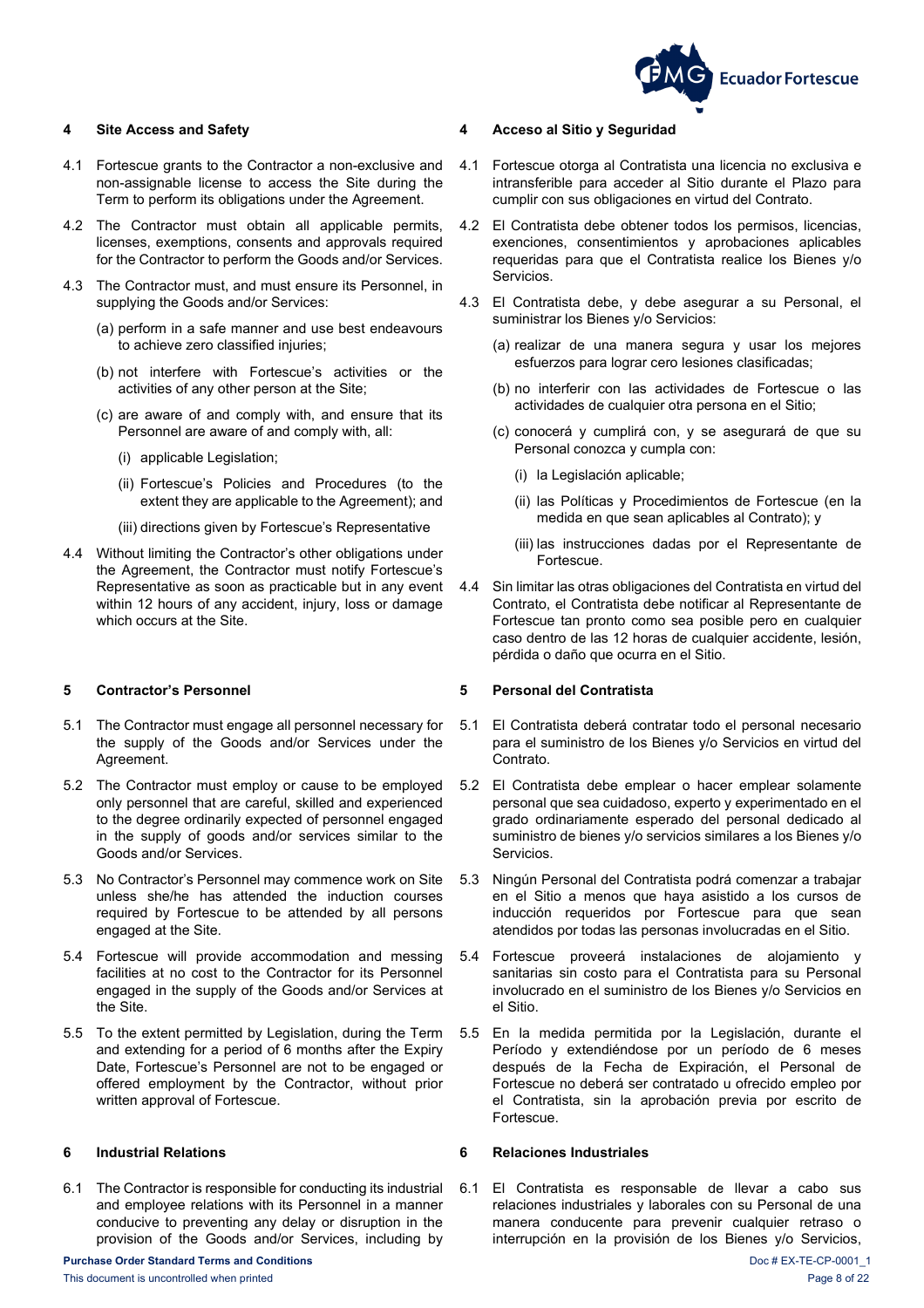

 taking all prudent steps to maintain harmonious and productive relations with its Personnel.

- 6.2 The Contractor must ensure that the terms and conditions of employment of all of its Personnel engaged in the supply of Goods and/or Services under the Agreement are at all times regulated by an agreement made under the *Labor Code 2005* (Ecuador) (as amended are replaced from time to time.
- 6.3 Fortescue may, at any time in its absolute discretion, request the Contractor to withdraw any of its Personnel from providing any part of the Goods and/or Services and the Contractor must promptly arrange for the person to cease being involved in any way in the provision of the Goods and/or Services notwithstanding any provision in any other contract. If requested by Fortescue, the Contractor must replace the person with a person of suitable ability, experience and qualifications within a reasonable time period specified by Fortescue.

### <span id="page-8-0"></span>**7 Equipment 7 Equipo**

- 7.1 The Contractor agrees to supply the Equipment at its own risk and expense and to maintain such on Site and in safe, operable, good working condition throughout the Term.
- 7.2 Fortescue may reject any item of the Equipment which it determines is unsuitable for the purposes of the Agreement. If any Equipment is so rejected then it must be either repaired or replaced to the reasonable satisfaction of Fortescue within 2 days after notification by Fortescue. The Contractor must provide all spare parts and consumable items for the Equipment.
- 7.3 The Contractor agrees Fortescue's Property may only be used for the purposes of fulfilling the Contractor's obligations under the Agreement, and the Contractor is liable to Fortescue for any loss or damage to Fortescue's Property by the Contractor's Personnel.

### <span id="page-8-1"></span>**8 Inspection and Reporting 8 Inspección e Informes**

- 8.1 The Contractor must keep Fortescue's Representative fully informed of all aspects of the provision of the Goods and/or Services.
- 8.2 Subject only to providing reasonable notice, at any time during the supply of the Goods and/or Services Fortescue may inspect, examine, review and witness tests on the Goods and/or Services or their results at the Site, the Contractor's premises or at the premises of a Subcontractor.
- 8.3 If, as a result of any review, inspection, examination, or witnessing of testing, Fortescue is not satisfied that the Goods and/or Services will comply in all respects with the Agreement, Fortescue may exercise its rights to terminate under clause [16.3.](#page-11-2)

incluyendo el tomar todas las medidas prudentes para mantener relaciones armoniosas y productivas con su Personal.

- 6.2 El Contratista deberá asegurarse de que los términos y condiciones de empleo de todo su Personal que se dedica al suministro de Bienes y/o Servicios en virtud del Contrato están regulados en todo momento por un Contrato bajo el Contrato, se encuentren regulados en todo momento por un Contrato bajo el *Código del Trabajo 2005* (Ecuador) (modificado y reemplazado periódicamente).
- 6.3 Fortescue podrá, en cualquier momento a su entera discreción, solicitar al Contratista que retire a cualquiera de su Personal de proporcionar cualquier parte de los Bienes y/o Servicios y el Contratista deberá arreglar rápidamente que la persona deje de participar de cualquier manera en la provisión de los Bienes y/o Servicios sin perjuicio de cualquier disposición de cualquier otro contrato. Si lo solicita Fortescue, el Contratista debe reemplazar a la persona con una persona de capacidad, experiencia y calificaciones adecuadas dentro de un período de tiempo razonable especificado por Fortescue.

- 7.1 El Contratista se compromete a suministrar el Equipo a su propio riesgo y gasto y mantenerlo en el Sitio y en condiciones seguras, operables y de buen funcionamiento durante el Período.
- 7.2 Fortescue puede rechazar cualquier artículo del Equipo que determine no ser adecuado para los propósitos del Contrato. Si cualquier Equipo es rechazado entonces debe ser reparado o reemplazado a la satisfacción razonable de Fortescue dentro de 2 días después de la notificación por Fortescue. El Contratista deberá proporcionar todas las piezas de repuesto y artículos consumibles para el Equipo.
- 7.3 El Contratista acepta que los Bienes de Fortescue sólo podrán ser utilizados para el cumplimiento de las obligaciones del Contratista en virtud del Contrato, y el Contratista es responsable ante Fortescue por cualquier pérdida o daño a la Propiedad de Fortescue por parte del Personal del Contratista.

- 8.1 El Contratista debe mantener al Representante de Fortescue plenamente informado de todos los aspectos de la provisión de los Bienes y/o Servicios.
- 8.2 Únicamente sujeto a dar un aviso previo razonable, en cualquier momento durante el suministro de los Bienes y/o Servicios, Fortescue podrá inspeccionar, examinar, revisar y probar los Bienes y/o Servicios o sus resultados en el sitio, las instalaciones del Contratista o en las instalaciones de un subcontratista.
- 8.3 Si, como resultado de cualquier revisión, inspección, examen o testigo de pruebas, Fortescue no está satisfecho de que los Bienes y/o Servicios cumplan en todos los aspectos con el Contrato, Fortescue podrá ejercer sus derechos de terminar en virtud de la cláusula [16.3.](#page-11-2)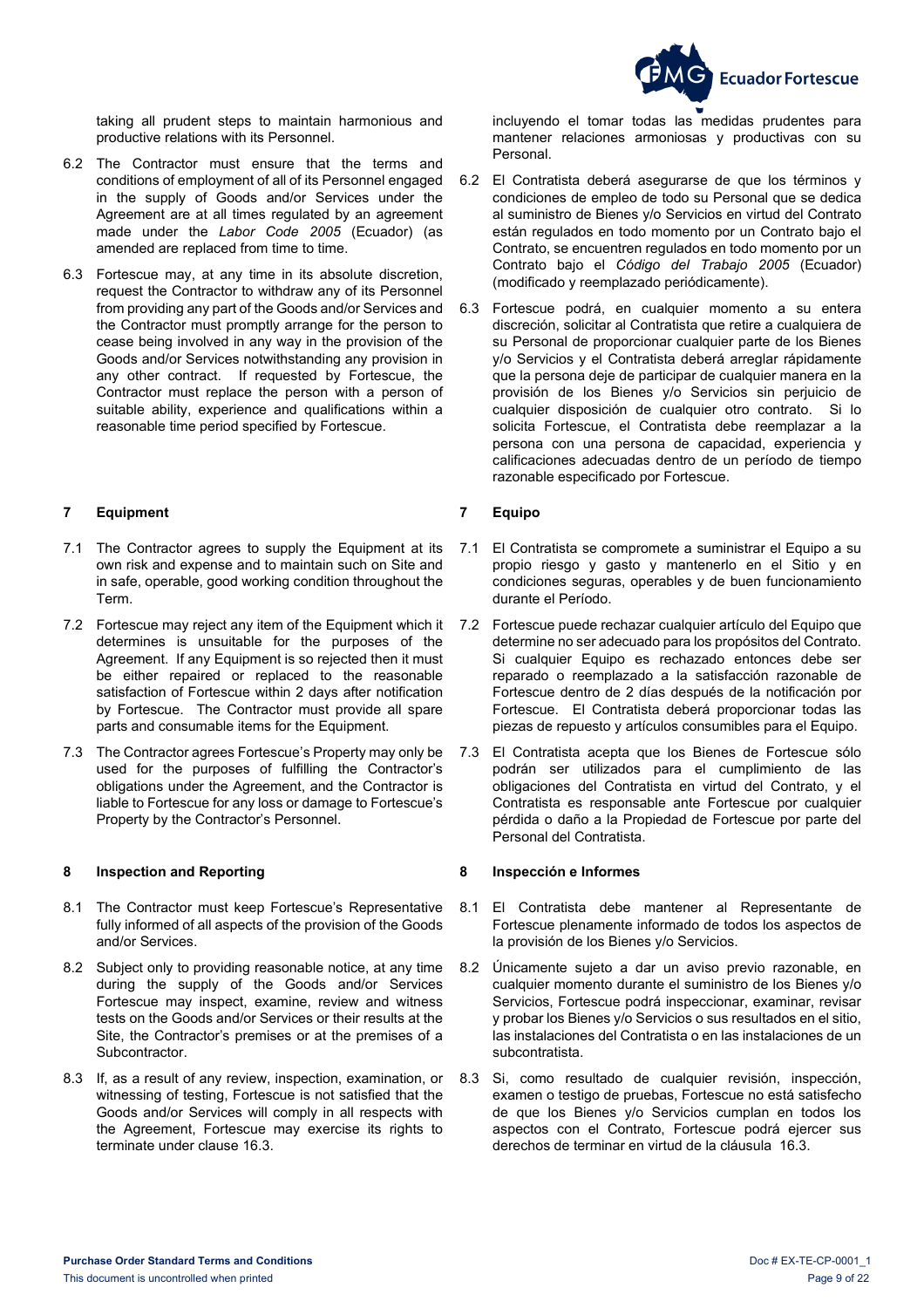

### <span id="page-9-0"></span>**9 Defective Goods and/or Services 9 Bienes y/o Servicios Defectuosos**

- 9.1 If upon inspection or testing during the Term and until the end of the Warranty Period, Fortescue identifies Defective Goods and/or Services, it may at its election:
	- (a) reject the Defective Goods and/or Services by notifying the Contractor that it is rejecting them;
	- (b) direct the Contractor to make good the Defective Goods and/or Defective Services; or
	- (c) make good the Defective Goods and/or Services itself; and

and the Contractor must:

- (d) refund to Fortescue any payments made by Fortescue in respect of any Defective Goods and/or Services that Fortescue rejects;
- (e) make good free of charge any Defective Goods and/or Services as per Fortescue's request; or
- (f) reimburse Fortescue for any expenses Fortescue incurs in making good any Defective Goods and/or Services itself.
- 9.2 The remedies provided in this clause do not exclude any other remedies provided by law.

- 10.1 In consideration for the supply of the Goods and/or Services, Fortescue will pay the Contractor the Net Amount.
- 10.2 The rates set out in the Agreement will be the sole consideration payable to the Contractor under the Agreement, and are deemed to include all risks, liabilities and obligations expressed or implied in the Agreement or incurred in the course of the supply of the Goods and/or Services.
- 10.3 The Contractor will pay all costs, taxes, expenses and liabilities incurred by the Contractor in the course of the supply of Goods and/or Services under the Agreement.

#### <span id="page-9-2"></span>**11 Invoicing and Payment 11 Facturación y Pagos**

11.1 The Contractor must submit a Tax Invoice to Fortescue via email to [invoices@fmgl.com.au](mailto:invoices@fmgl.com.au) and [facturas@fmgl.com.au](mailto:facturas@fmgl.com.au) with the original hard copy invoice being mailed to:

EcuadorFortescue S.A. Av. Nayon and Av. Simón Bolivar, Conjunto Corporativo Ekopark Office 702 Quito, Ecuador

at the end of each calendar month for the Goods and/or Services supplied in that month.

11.2 The Tax Invoice must set out particulars of all Goods and/or Services supplied by the Contractor and the amount payable by Fortescue under the Agreement in respect of those Goods and/or Services, and how the amount of the Tax Invoice was calculated, plus the values corresponding to taxes. In addition, the invoice will be subject to due retention.

- <span id="page-9-3"></span>9.1 Si al inspeccionar o probar durante el Período y hasta el final del Período de Garantía, Fortescue identifica Bienes y/o Servicios Defectuosos, puede a su elección:
	- (a) rechazar los Bienes y/o Servicios Defectuosos notificando al Contratista que los está rechazando;
	- (b) ordenar al Contratista que repare los Bienes Defectuosos y/o Servicios Defectuosos; o
	- (c) reparar los bienes y/o servicios defectuosos el mismo; y

el Contratista debe:

- (d) reembolsar a Fortescue cualquier pago efectuado por Fortescue con respecto a cualquier Bienes y/o Servicios Defectuosos que Fortescue rechace;
- (e) reparar gratuitamente todos los Bienes y/o Servicios Defectuosos según la solicitud de Fortescue; o
- (f) reembolsar a Fortescue cualquier gasto que Fortescue incurra en la reparación de Bienes y/o Servicios Defectuosos.
- 9.2 Los recursos previstos en esta cláusula no excluyen otros recursos previstos por la ley.

### <span id="page-9-1"></span>**10 Fees 10 Tarifas**

- 10.1 En consideración al suministro de los Bienes y/o Servicios, Fortescue pagará al Contratista el Importe Neto.
- 10.2 Las tarifas establecidas en el Contrato serán la única consideración pagadera al Contratista en virtud del Contrato y se considerará que incluyen todos los riesgos, responsabilidades y obligaciones expresadas o implícitas en el Contrato o incurridas en el curso del suministro de los Bienes y/o Servicios.
- 10.3 El Contratista pagará todos los costos, impuestos, gastos y responsabilidades incurridos por el Contratista en el curso del suministro de Bienes y/o Servicios en virtud del Contrato.

11.1 El Contratista deberá presentar una Factura Tributable a Fortescue vía correo electrónico [a invoices@fmgl.com.au](mailto:invoices@fmgl.com.au) y [facturas@fmgl.com.au](mailto:facturas@fmgl.com.au) con un original enviado a:

EcuadorFortescue S.A. Av. Nayon y Av Simón Bolivar, Conjunto Corporativo Ekopark Oficina 702

Quito, Ecuador

al final de cada mes calendario para los Bienes y/o Servicios suministrados en ese mes.

11.2 La factura tributable debe indicar los detalles de todos los Bienes y/o Servicios suministrados por el Contratista y el monto pagadero por Fortescue en virtud del Contrato con respecto a dichos Bienes y/o Servicios y cómo se calculó el monto de la Factura Tributable, más los valores correspondientes a impuestos. Además, la factura estará sujeta a las debidas retenciones.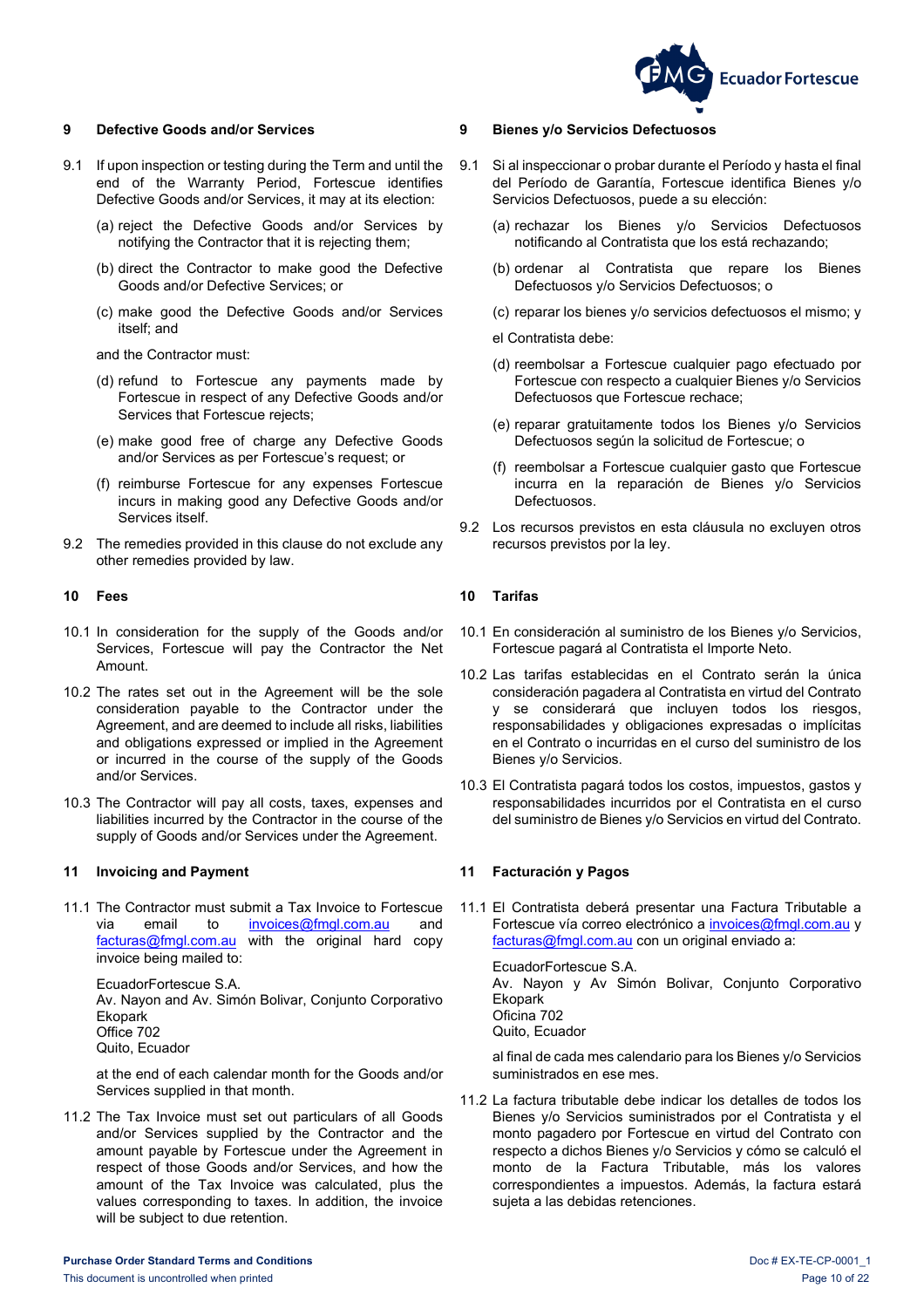

- 11.3 Subject to clause [12,](#page-10-0) all Tax Invoices submitted by the Contractor to Fortescue, will be payable 14 days from the date the invoice is received by Fortescue.
- 11.4 Payment by Fortescue does not constitute acceptance by Fortescue of the Goods and/or Services or any part of the Goods and/or Services, or detracts from or otherwise affects the Contractor's warranties, obligations or liabilities under or in connection with this Agreement.
- 11.5 Payments by Fortescue are payments on account and are not evidence that the Goods and /or Services have been supplied or performed in accordance with this Agreement and are subject to audit in accordance with this Agreement.

- 12.1 Fortescue may deduct from any money due or becoming due to the Contractor under the Agreement, including but not limited to:
	- (a) all debts, damages, costs, expenses or any other moneys due from the Contractor or its Subcontractors to Fortescue under or by virtue of any provision of the Agreement, the supply or non-supply of the Goods and/or Services, or the Contractor's presence on the Site; and
	- (b) all costs, losses, charges, damages, liquidated sums and expenses which Fortescue may have paid or incurred and which, or for which, the Contractor or its Personnel is or are liable to bear, pay or make reimbursement to Fortescue.

### <span id="page-10-1"></span>**13 Representatives 13 Representantes**

- 13.1 Unless expressly provided otherwise, all directions or any permission given on behalf of Fortescue to the Contractor will be given by Fortescue's Representative (or Fortescue's Representative's delegate notified to the Contractor).
- 13.2 The Contractor must comply, and ensure its Personnel<br>comply, with the directions of Fortescue's comply, with the Representative in relation to the Contractor providing the Goods and/or Services at the Site. In any matter pertaining to the safety of persons or property or the proper compliance with any Legislation which it is the Registered Mine Manager's duty to enforce, the Registered Mine Manager's decision will be final and any directions he may give must be obeyed in the manner directed.
- 13.3 The Contractor's Representative will represent and act for the Contractor at all times during the Term. The Contractor is bound by the actions of the Contractor's Representative. Matters within the knowledge of the Contractor's Representative are deemed to be within the knowledge of the Contractor.

### <span id="page-10-2"></span>**14 Extension of Time 14 Prórroga**

<span id="page-10-4"></span>14.1 The Contractor must immediately give Fortescue written notice of all incidents, circumstances or events of any nature affecting or likely to affect the Contractor's ability to deliver the Goods and/or perform the Services by the Delivery Date.

- 11.3 Sujeto a la cláusula [12,](#page-10-3) todas las facturas tributables presentadas por el Contratista a Fortescue, serán pagadas 14 días posteriores a la fecha de recibo de factura en la entidad Sudamericana.
- 11.4 El pago por Fortescue no constituye aceptación de Fortescue de los Bienes y/o Servicios o cualquier parte de los Bienes y/o Servicios, o menoscaba o afecta de otro modo las garantías, obligaciones o responsabilidades del Contratista bajo o en relación con este Contrato.
- 11.5 Los pagos por Fortescue son pagos a cuenta y no son evidencia de que los bienes y/o servicios hayan sido realizados de conformidad con este Contrato y están sujetos a auditoría de conformidad con este Contrato.

### <span id="page-10-0"></span>**12 Withholding Fees 12 Cuotas de Retención**

- <span id="page-10-3"></span>12.1 Fortescue puede deducir de cualquier cantidad adeudada o debida al Contratista en virtud del Contrato, incluyendo pero no limitado a:
	- (a) todas las deudas, daños, costos, gastos o cualquier otro monto adeudado por el Contratista o sus Subcontratistas a Fortescue según o en virtud de cualquier disposición del Contrato, el suministro o el no suministro de los Bienes y/o Servicios, o la Presencia del Contratista en el Sitio; y
	- (b) todos los costos, pérdidas, cargas, daños y perjuicios, sumas y gastos liquidados que Fortescue haya pagado o incurrido y que, o por el que el Contratista o su Personal tengan que pagar o hacer el reembolso a Fortescue.

- 13.1 A menos que se indique expresamente lo contrario, todas las instrucciones o cualquier permiso dado en nombre de Fortescue al Contratista será dado por el Representante de Fortescue (o el delegado del Representante de Fortescue notificado al Contratista).
- 13.2 El Contratista debe cumplir y asegurar que su Personal cumpla con las instrucciones del Representante de Fortescue y Administrador de Minas Registrado en relación con el Contratista que proporciona los Bienes y/o Servicios en el Sitio. En cualquier asunto relacionado con la seguridad de personas o propiedad o el cumplimiento apropiado de cualquier Legislación que sea responsabilidad del Administrador de Minas Registrado, la decisión del Administrador de Minas Registrado será definitiva y cualquier dirección que él dé debe ser obedecida en la manera indicada.
- 13.3 El Representante del Contratista representará y actuará para el Contratista en todo momento durante el Período. El Contratista está obligado por las acciones del Representante del Contratista. Se considera que los asuntos que conocen el Representante del Contratista son del conocimiento del Contratista.

<span id="page-10-5"></span>14.1 El Contratista deberá comunicar inmediatamente a Fortescue por escrito todos los incidentes, circunstancias o acontecimientos de cualquier naturaleza que afecten o puedan afectar la capacidad del Contratista para entregar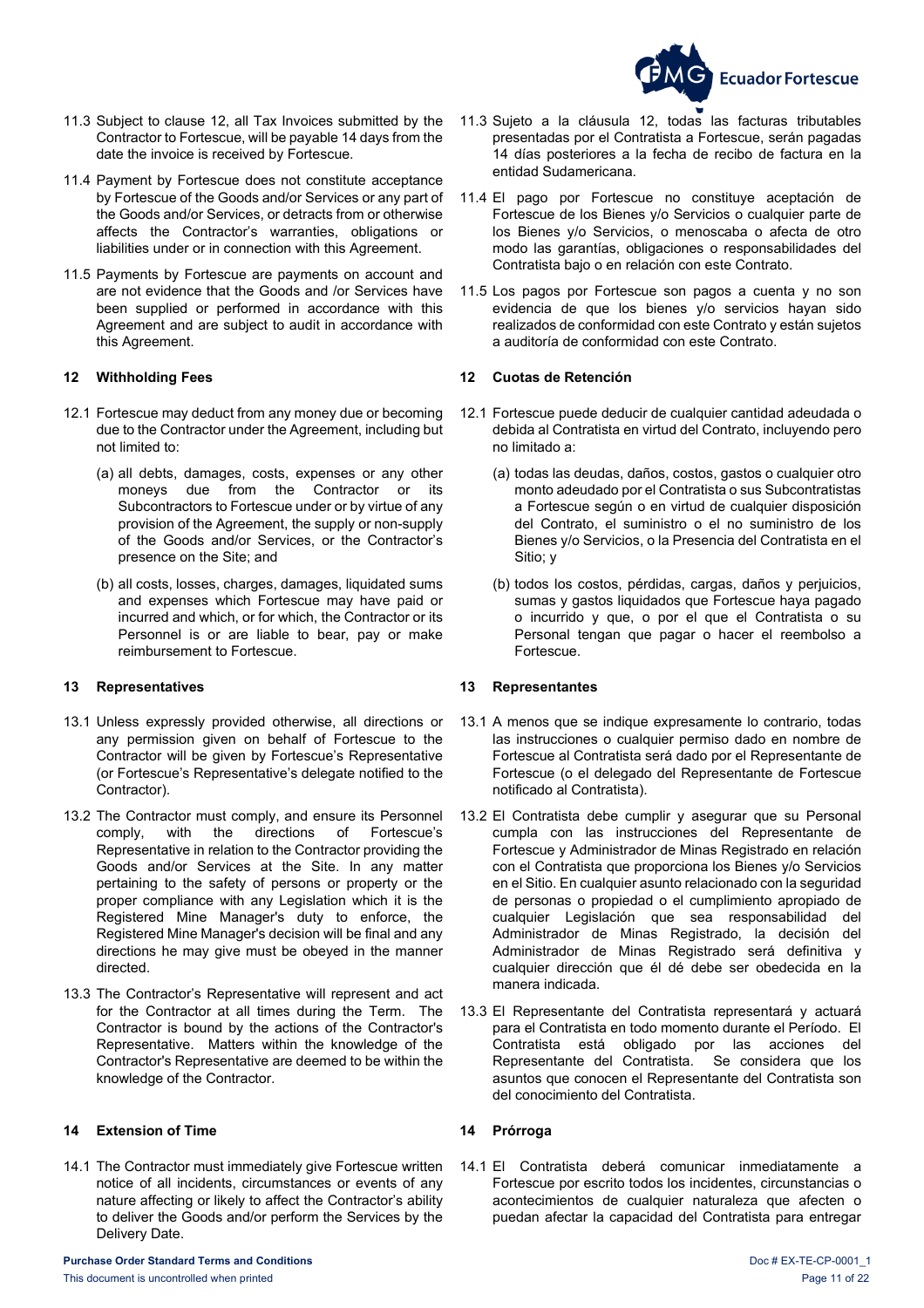

- 14.2 Within 14 days after the date of the notice issued under clause [14.1,](#page-10-4) the Contractor must give a further notice to Fortescue which must include all material details of the event and mitigating actions taken by the Contractor.
- <span id="page-11-3"></span>14.3 Fortescue may grant an extension of time to the Delivery Date if the supply of the Goods and/or Services has been delayed by:
	- (a) Force Majeure; or
	- (b) any other act or omission of Fortescue's Representative, Fortescue or its Personnel, but excluding acts or omissions authorised or permitted under the Agreement and which are done or omitted in accordance with the Agreement.
- 14.4 If Fortescue grants the Contractor an extension of time to the Delivery Date under clause [14.3\(b\)](#page-11-3) only, Fortescue will reimburse the Contractor for its costs actually, reasonably and properly incurred as a direct consequence of the delay (evidenced on an open book basis).
- 14.5 Fortescue may, in its absolute discretion at any time by written notice to the Contractor, unilaterally extend the Delivery Date. Fortescue is not required to exercise its discretion under this clause for the benefit of the Contractor.

### <span id="page-11-0"></span>**15 Acceleration 15 Aceleración**

15.1 If in the reasonable opinion of Fortescue, the Goods and/or Services will not be supplied by the Delivery Date, Fortescue may direct the Contractor to increase its Personnel, Equipment, number of shifts or to take other action. The Contractor may claim all reasonably incurred costs as a result of the direction, unless the direction was issued as a consequence of an act or omission of the Contractor.

- 16.1 If at any time a Party becomes Insolvent, the other Party may terminate the Agreement with immediate effect by giving written notice.
- <span id="page-11-5"></span>16.2 Fortescue may, at any time, terminate the Agreement in whole or in part without cause at its absolute discretion by giving the Contractor written notice.
- <span id="page-11-7"></span>16.3 Fortescue may terminate the Agreement in whole or in part and with immediate effect, by notice to the Contractor, if:
	- (a) the Contractor or any of its Personnel commits an act of gross negligence, willful misconduct, fraud or dishonesty in respect of any matter in connection with the Agreement;
	- (b) the Contractor is in breach of any provision of this Agreement and Fortescue reasonably determines that the breach is not capable of remedy;
	- (c) the Contractor is in breach of any provision of the Agreement which is capable of remedy and fails to remedy that breach at its own expense and to the reasonable satisfaction of Fortescue within 14 days

los Bienes y/o realizar los Servicios hasta la Fecha de Entrega.

- 14.2 Dentro de 14 días después de la fecha de la notificación emitida bajo la cláusula [14.1,](#page-10-5) el Contratista debe dar una nueva notificación a Fortescue que debe incluir todos los detalles materiales del evento y las medidas mitigadoras adoptadas por el Contratista.
- <span id="page-11-4"></span>14.3 Fortescue podrá conceder una prórroga a la Fecha de Entrega si el suministro de los Bienes y/o Servicios ha sido retrasado por:
	- (a) Fuerza Mayor, o
	- (b) cualquier otro acto u omisión del Representante de Fortescue, de Fortescue o de su Personal, pero excluyendo los actos u omisiones autorizados o permitidos en virtud del Contrato y que se hacen u omiten de acuerdo con el Contrato.
- 14.4 Si Fortescue otorga al Contratista una prórroga hasta la Fecha de Entrega en virtud de la cláusula [14.3\(b\)](#page-11-4) únicamente, Fortescue reembolsará al Contratista por sus costos realmente, razonable y apropiadamente incurridos como una consecuencia directa del retraso (evidenciado sobre una base de libro abierto).
- 14.5 Fortescue podrá, a su entera discreción y en cualquier momento mediante notificación escrita al Contratista, prorrogar unilateralmente la Fecha de Entrega. Fortescue no está obligado a ejercer su discreción en virtud de esta cláusula en beneficio del Contratista.

15.1 Si en la opinión razonable de Fortescue, los Bienes y/o Servicios no serán entregados en la Fecha de Entrega, Fortescue podrá ordenar al Contratista que aumente su Personal, Equipo, número de turnos o realizar otra acción. El Contratista podrá reclamar todos los costos razonablemente incurridos como resultado de la dirección, a menos que la dirección haya sido emitida como consecuencia de un acto u omisión del Contratista.

### <span id="page-11-1"></span>**16 Default and Termination 16 Incumplimiento y Terminación**

- 16.1 Si en algún momento una Parte se declara insolvente, la otra Parte podrá rescindir el Contrato con efecto inmediato mediante notificación por escrito.
- <span id="page-11-6"></span>16.2 Fortescue puede, en cualquier momento, rescindir el Contrato en su totalidad o en parte sin causa a su entera discreción, dando aviso por escrito al Contratista.
- <span id="page-11-2"></span>16.3 Fortescue podrá rescindir el Contrato total o parcialmente y con efecto inmediato, mediante notificación al Contratista, si:
	- (a) el Contratista o cualquiera de su Personal comete un acto de negligencia grave, mala conducta deliberada, fraude o deshonestidad con respecto a cualquier asunto relacionado con el Contrato;
	- (b) el Contratista está incumpliendo cualquier disposición de este Contrato y Fortescue determina razonablemente que no es posible arreglar el incumplimiento;
- **Purchase Order Standard Terms and Conditions** Doc # EX-TE-CP-0001\_1 (c) el Contratista ha incumplido alguna de las disposiciones del Contrato que sea susceptible de arreglar y no resuelva dicho incumplimiento a sus expensas y a satisfacción razonable de Fortescue dentro de los 14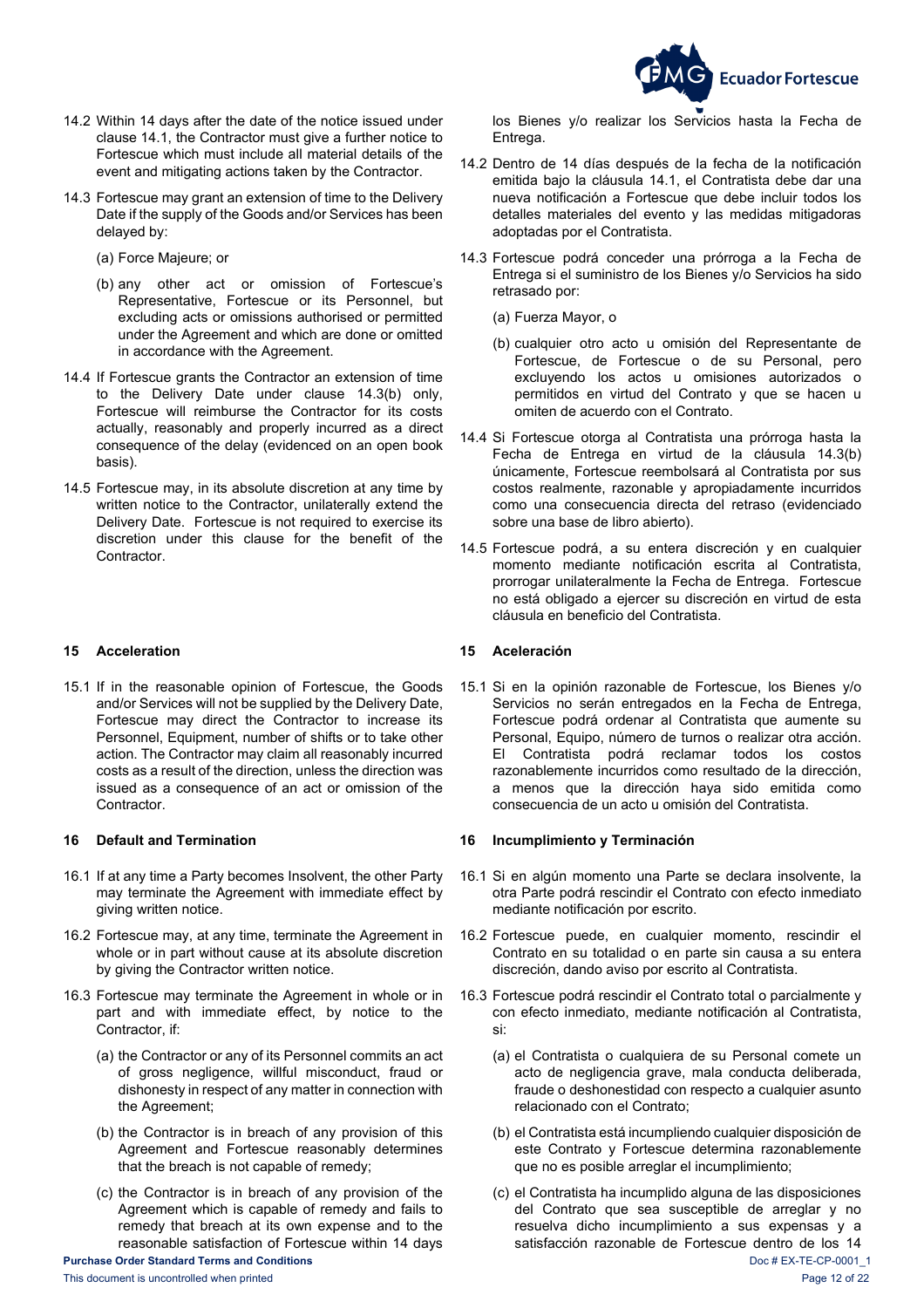

 after receipt of a notice from Fortescue specifying the breach; and

- (d) Fortescue is expressly entitled to exercise a right of termination under any other provision of the Agreement.
- 16.4 Without prejudice to any other rights of Fortescue under the Agreement, in the event of termination under clause [16.2](#page-11-5) only, Fortescue will pay to the Contractor:
	- (a) the Net Amount for Goods and/or Services provided to Fortescue prior to the effective date of termination and not included in any previous payment by Fortescue;
	- (b) the cost of materials reasonably ordered by the Contractor for the purpose of providing the Goods and/or Services prior to the date of termination, which the Contractor is legally liable to accept and cannot otherwise utilise, but only if the materials become the property of Fortescue upon payment;
	- (c) reasonable and substantiated costs of demobilisation; and
	- (d) reasonable costs of complying with any directions given by Fortescue upon, or subsequent to, termination.
- 16.5 On the expiration or earlier termination of the Agreement, the Contractor must:
	- (a) cease supply of the Goods and/or performance of the Services;
	- (b) take such action as necessary or as Fortescue directs, for the transfer, protection and preservation of Fortescue's Property;
	- (c) do its best to minimise the cost of termination to Fortescue;
	- (d) immediately cease using all items of applicable Fortescue's Property and Intellectual Property; and
	- (e) within 14 days after termination or expiration, return to Fortescue (or if requested, erase and/or destroy) all copies in any form of the applicable Intellectual Property in the possession or control of the Contractor and/or its Personnel.

- 17.1 Fortescue may by written notice direct a Variation and the Contractor must perform and be bound by such Variation. Fortescue is not obliged to request a Variation Proposal in accordance with this clause.
- 17.2 Fortescue may request that the Contractor prepare a Variation Proposal in accordance with this clause. The Contractor must as soon as practical (but no later than 7 days) after receiving such request, submit the Variation Proposal to Fortescue addressing the effect on and value of the proposed Variation.
- <span id="page-12-1"></span>17.3 The Contractor may initiate and submit a Variation Proposal to Fortescue. Following receipt of a Variation Proposal under this clause, Fortescue may either:
	- (a) direct the Contractor to perform the Variation in accordance with the Variation Proposal; or

días siguientes a la recepción de una notificación de Fortescue especificando el incumplimiento; y

- (d) Fortescue tiene derecho expresamente a ejercer un derecho de rescisión en virtud de cualquier otra disposición del Contrato.
- 16.4 Sin perjuicio de otros derechos de Fortescue en virtud del Contrato, en caso de terminación bajo la cláusula [16.2](#page-11-6) únicamente, Fortescue pagará al Contratista:
	- (a) el Importe Neto de los Bienes y/o Servicios proporcionados a Fortescue antes de la fecha efectiva de terminación y no incluidos en ningún pago previo de Fortescue;
	- (b) el costo de materiales razonablemente ordenados por el Contratista con el propósito de proveer los Bienes y/o Servicios antes de la fecha de terminación, que el Contratista es legalmente responsable de aceptar y no puede utilizar de otra manera, pero sólo si los materiales pasan a ser propiedad de Fortescue después del pago;
	- (c) costos razonables y fundamentados de la desmovilización; y
	- (d) costos razonables de cumplir con las instrucciones dadas por Fortescue en la terminación del mismo o subsecuentemente.
- 16.5 A la expiración o terminación anticipada del Contrato, el Contratista deberá:
	- (a) cesar el suministro de los Bienes y/o el funcionamiento de los Servicios;
	- (b) tomar las medidas que sean necesarias o como lo indique Fortescue, para la transferencia, protección y preservación de los Bienes de Fortescue;
	- (c) hacer todo lo posible para minimizar el costo de terminación a Fortescue;
	- (d) cesar inmediatamente el uso de todos los artículos de Propiedad de Fortescue y Propiedad Intelectual aplicable; y
	- (e) dentro de los 14 días posteriores a la terminación o expiración, devolver a Fortescue (o si se le solicita, borrar y/o destruir) todas las copias en cualquier forma de la Propiedad Intelectual aplicable en posesión o control del Contratista y/o su Personal.

### <span id="page-12-0"></span>**17 Variation to the Scope of Work 17 Variación al Alcance del Trabajo**

- 17.1 Fortescue podrá, mediante notificación escrita, ordenar una Variación y el Contratista deberá cumplir y estar obligado por dicha Variación. Fortescue no está obligado a solicitar una Propuesta de Variación de Contrato con esta cláusula.
- 17.2 Fortescue podrá solicitar que el Contratista prepare una Propuesta de Variación de Contrato con esta cláusula. El Contratista deberá, tan pronto como sea posible (pero no más de 7 días) después de recibir tal solicitud, presentar la Propuesta de Variación a Fortescue tratando el efecto y el valor de la Variación propuesta.
- <span id="page-12-2"></span>17.3 El Contratista podrá iniciar y presentar una Propuesta de Variación a Fortescue. Después de recibir una Propuesta de Variación en virtud de esta cláusula, Fortescue podrá:
	- (a) ordenar al Contratista que realice la Variación de Contrato con la Propuesta de Variación; o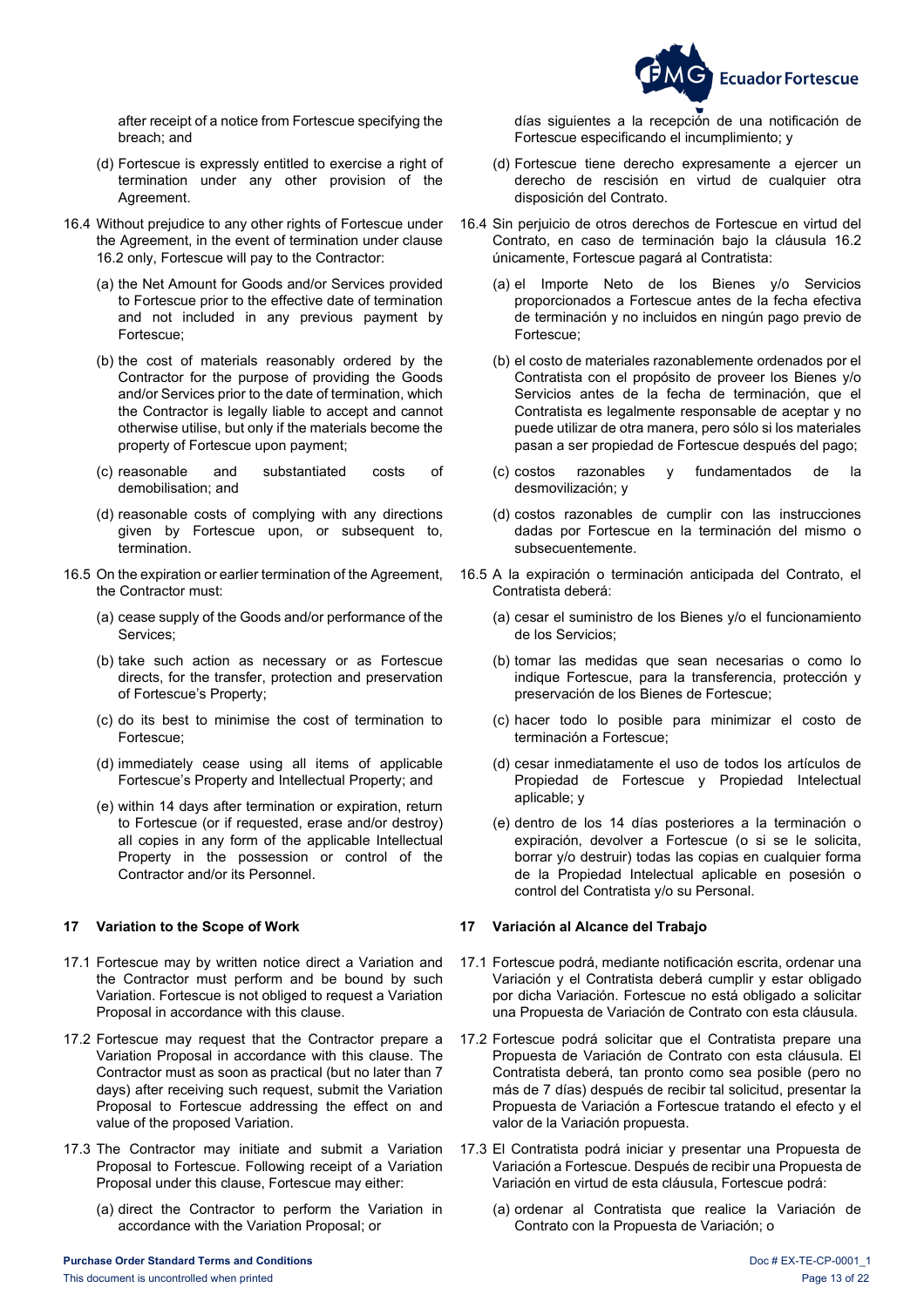

- (b) advise that it does not wish to proceed with the Variation.
- 17.4 If under clause [17.3](#page-12-1) Fortescue directs the Contractor to perform a Variation, Fortescue will reimburse the Contractor for its costs actually, reasonably and properly incurred as a result of the Variation.

18.1 Fortescue has the right, at any time and for any reason, to suspend the Agreement or any part of the Agreement immediately. When the Contractor receives a notice of suspension from Fortescue, it must suspend the performance of its obligations until such time as Fortescue directs that the Agreement is no longer suspended.

### <span id="page-13-1"></span>**19 Insurance 19 Seguro**

- 19.1 The Contractor must, before commencing the supply of Goods and/or Services, effect and maintain the following incurances:
	- (a) **Workers Compensation insurance**. The Contractor must insure its liability against all Employees Claims and the insurance must:
		- (i) comply with all statutory requirements including providing any compulsory statutory workers' compensation benefits;
		- (ii) provide common law liability as required by law in Ecuador, or the relevant legal jurisdiction as applicable to the Contractor; and
		- (iii) unless otherwise prohibited by law, provide a Fortescue indemnity extension for statutory and common law benefits including a waiver of subrogation in favour of Fortescue and its Related Bodies Corporate;
	- (b) **Industrial Disease insurance**. Where the Goods and/or Services requires any of the Contractor's Personnel to attend any Site, effect and maintain an Industrial Disease policy (available online at ICWA) in accordance with the applicable legislation; and extend the Workers Compensation policy to include an industrial disease common law extension;
	- (c) **Public and Product Liability insurance**. The Contractor must insure against all Third Party Claims and the insurance must:
		- (i) provide cover for general and public liability to a limit not less US \$250,000 in respect of any one occurrence arising out of the same or original cause and unlimited in the aggregate for public liability as to the number of claims but limited in the aggregate to US \$250,000 for products liability; and
		- (ii) include an indemnity and waiver in respect of any vicarious liability of Fortescue;
	- (d) **Motor Vehicle** insurance. If the Scope of Work requires the Contractor to use or provide use of motor vehicles, the Contractor must ensure that all motor vehicles used or brought onto the Site are kept licensed in accordance with any Legislation and insured against Third Party Claims under a

17.4 Si bajo la cláusul[a 17.3](#page-12-2) Fortescue ordena al Contratista que realice una Variación, Fortescue reembolsará al Contratista sus costos realmente, razonable y apropiadamente incurridos como resultado de la Variación.

### <span id="page-13-0"></span>**18 Suspension 18 Suspensiones**

18.1 Fortescue tiene el derecho, en cualquier momento y por cualquier motivo, de suspender el Contrato o cualquier parte del Contrato inmediatamente. Cuando el Contratista reciba una notificación de suspensión de Fortescue, deberá suspender el cumplimiento de sus obligaciones hasta el momento en que Fortescue indique que el Contrato ya no está suspendido.

- <span id="page-13-2"></span>19.1 El Contratista deberá, antes de comenzar el suministro de Bienes y/o Servicios, efectuar y mantener los siguientes seguros:
	- (a) **Seguro de Compensación de los Trabajadores**. El Contratista debe asegurar su responsabilidad contra todos los reclamos de los empleados y el seguro debe:
		- (i) cumplir con todos los requisitos legales incluyendo proveer cualquier beneficio legal obligatorio de compensación de trabajadores;
		- (ii) proporcionar la responsabilidad del derecho consuetudinario como lo exige la ley en Ecuador, o la jurisdicción legal pertinente según sea aplicable al Contratista; y
		- (iii) Proporcionar a Fortescue extensión de la indemnización para las prestaciones legales y de derecho consuetudinario, incluida la renuncia a la subrogación a favor de Fortescue y sus Empresas Relacionadas, excepto que lo prohíba la ley.
	- (b) **Seguro por Enfermedad Profesional**. Cuando los Bienes o Servicios requieran que el Personal del Contratista asista a algún Sitio, se deberá efectuar y mantener una póliza de Enfermedades Profesionales (disponible en línea en ICWA) de acuerdo con la legislación aplicable; y ampliar la póliza de Compensación de Trabajadores para incluir la extensión por enfermedades profesionales contemplada por el derecho consuetudinario;
	- (c) **Seguro de Responsabilidad Civil y Responsabilidad por Productos**. El Contratista debe asegurarse contra todas las Reclamaciones de Terceros y el seguro debe:
		- (i) cubrir la responsabilidad civil general y pública hasta un límite no inferior a USD 250.000 respecto a cualquier siniestro que surja de la misma fuente o causa original e ilimitada en cuanto al número de siniestros; e ilimitada en su conjunto para la responsabilidad civil en cuanto al número de siniestros, pero limitada en su conjunto a USD 250.000 para la responsabilidad por productos; y
		- (ii) debe incluir una indemnización y una renunciarespecto a cualquier responsabilidad indirecta de Fortescue.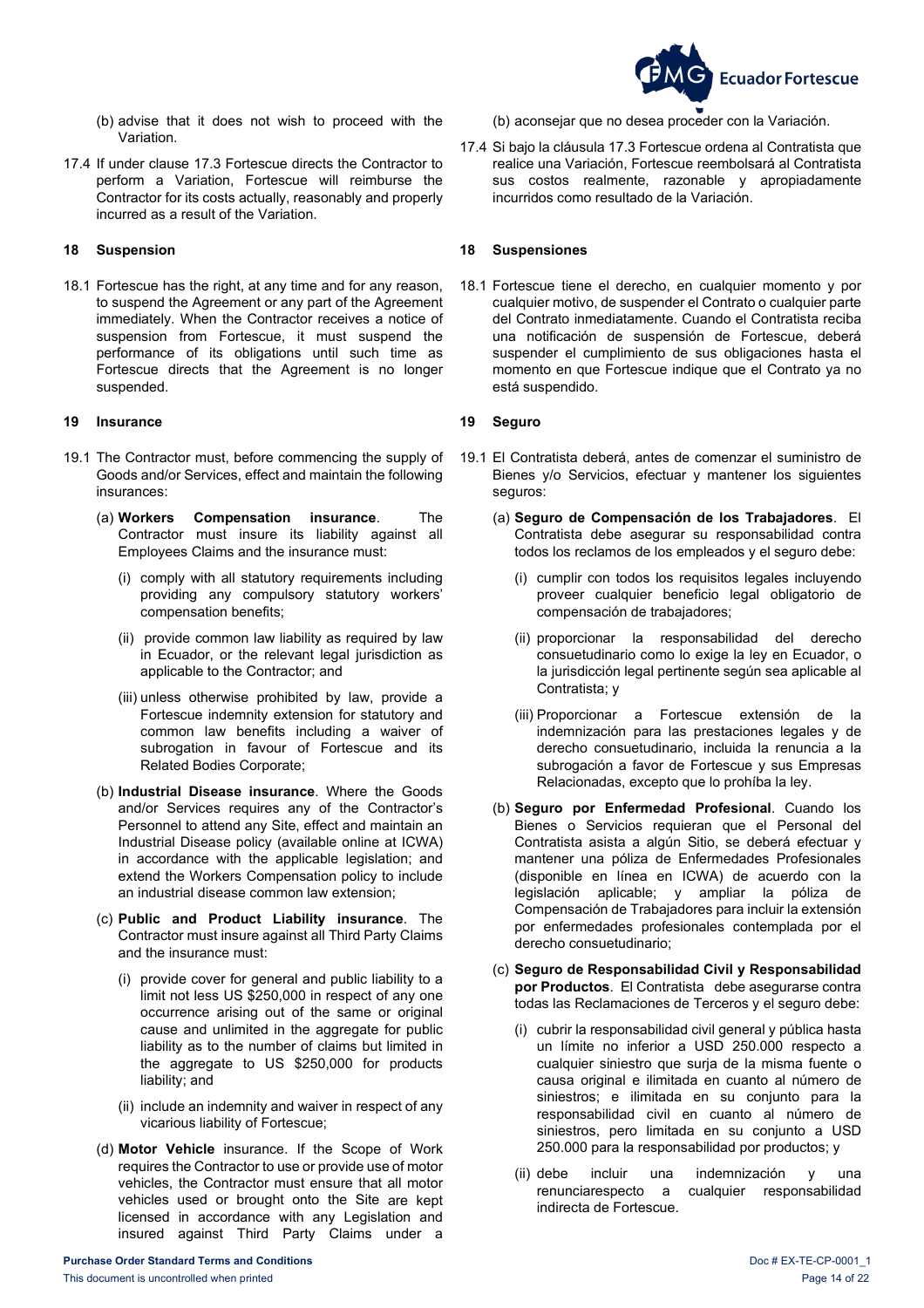

 comprehensive motor vehicle third party liability policy. This policy must include a cross liability clause and a waiver of subrogation in favour of Fortescue. The limit of liability must be as per Legislation for any one occurrence and unlimited as to the number of occurrences;

- (e) **Professional Indemnity** insurance. Where the Services include professional services as nominated in the Agreement, the Contractor must take out professional indemnity insurance in respect of the supply of the Services to cover for liability to a limit of not less than US \$250,000 in relation to any one claim, an US \$250,000 in the aggregate;
- (f) **Equipment insurance**. The Contractor must insure all items of the Contractor's Equipment (including Hire Equipment) that the Contractor brings onto Site for an amount of not less than its full replacement value (unless otherwise insured to the satisfaction of Fortescue). Where the Contractor is attending the Site, the insurance must:
	- (i) include a Principal's indemnity in favour of Fortescue with respect to the liability incurred as a result of the acts or omissions of the Contractor; and
	- (ii) include a cross liability clause and waiver of subrogation in favour of Fortescue;
- (g) **Marine Transit insurance**. If the Scope of Work provides that the Contractor is responsible for transportation of Goods to the Site (or another delivery point as nominated by Fortescue in writing), the Contractor must affect goods in transit (carrier) insurance to cover all liabilities for loss or damage to such Goods for 100% of the replacement value; and
- (h) any other insurances required by Legislation or regarded as Good Industry Practice
- 19.2 The Contractor must provide evidence of the currency of insurance to Fortescue at any time upon request.
- 19.3 The Contractor must ensure any Subcontractor engaged by the Contractor in relation to the Goods and/or Services effects and maintains the insurances nominated in this clause [19.](#page-13-1)
- 19.4 If the Contractor fails to effect or maintain any of the insurances, or have any Subcontractor effect or maintain any insurances, as specified in this clause, then Fortescue may at the Contractor's cost:
	- (a) effect and maintain that insurance;
	- (b) pay the necessary premiums; and
	- (c) recover from the Contractor the amount paid by Fortescue under this clause.
- (d) **Seguro de Automotor**. Si el Alcance del Trabajo requiere que el Contratista use o proporcione el uso de vehículos motorizados, el Contratista debe asegurarse de que todos los vehículos motorizados que se utilicen o trasladen al Sitio se mantengan autorizados de acuerdo con cualquier Legislación y asegurados contra<br>Reclamos de Terceros bajo una póliza de Terceros bajo una póliza de responsabilidad civil contra terceros de vehículos motorizados. Esta póliza debe incluir una cláusula de responsabilidad cruzada y una renuncia a la subrogación en favor de Fortescue. El límite de la responsabilidad será el establecido por la Legislación para cualquiera de los siniestros e ilimitado en cuanto a la cantidad de siniestro.
- (e) **Seguro de indemnización profesional**. Cuando los Servicios incluyan servicios profesionales según se designe en el Contrato, el Contratista debe obtener un seguro de indemnización profesional con respecto al suministro de los Servicios para cubrir la responsabilidad hasta un límite no inferior a USD 250.000 en relación con cualquier siniestro y USD 250.000 en total
- (f) **Seguro del equipo**. El Contratista deberá asegurar todos los elementos del Equipo del Contratista (incluso el equipo alquilado) que el Contratista traiga al Sitio por un monto no menor que su valor completo de reemplazo (a menos que esté asegurado de otra manera a satisfacción de Fortescue). Cuando el Contratista concurra al Sitio, el seguro debe:
	- (i) incluir una indemnización del Mandante a favor de Fortescue con respecto a la responsabilidad incurrida como consecuencia de las acciones u omisiones del Contratista; e
	- (ii) incluir una cláusula de responsabilidad cruzada y una renuncia a la subrogación en favor de Fortescue
- (g) **Seguro de transporte marítimo**. Si el Alcance del Trabajo contempla que el Contratista sea responsable del transporte de Bienes al Sitio (u otro punto de entrega designado por Fortescue por escrito), el Contratista debe afectar al seguro de mercancías en tránsito (transportista) para cubrir todas las responsabilidades por pérdida o daño de dichas mercancías por el 100 % del valor de reposición; y
- (h) cualquier otro seguro requerido por la Legislación o considerado como Buena Práctica de la Industria.
- 19.2 El Contratista deberá proporcionar evidencia de la moneda del seguro a Fortescue en cualquier momento bajo petición.
- 19.3 El Contratista deberá asegurar cualquier Subcontratista contratado por el Contratista en relación con los efectos de Bienes y/o Servicios y mantener los seguros indicados en esta cláusula [19.](#page-13-2)
- 19.4 Si el Contratista no efectúa o no mantiene ninguno de los seguros, o tiene algún Subcontratista que no efectúa o mantiene seguros, como se especifica en esta cláusula, entonces Fortescue puede a costo del Contratista:
	- (a) efectuar y mantener ese seguro;
	- (b) pagar las primas necesarias; y
	- (c) recuperar del Contratista la cantidad pagada por Fortescue bajo esta cláusula.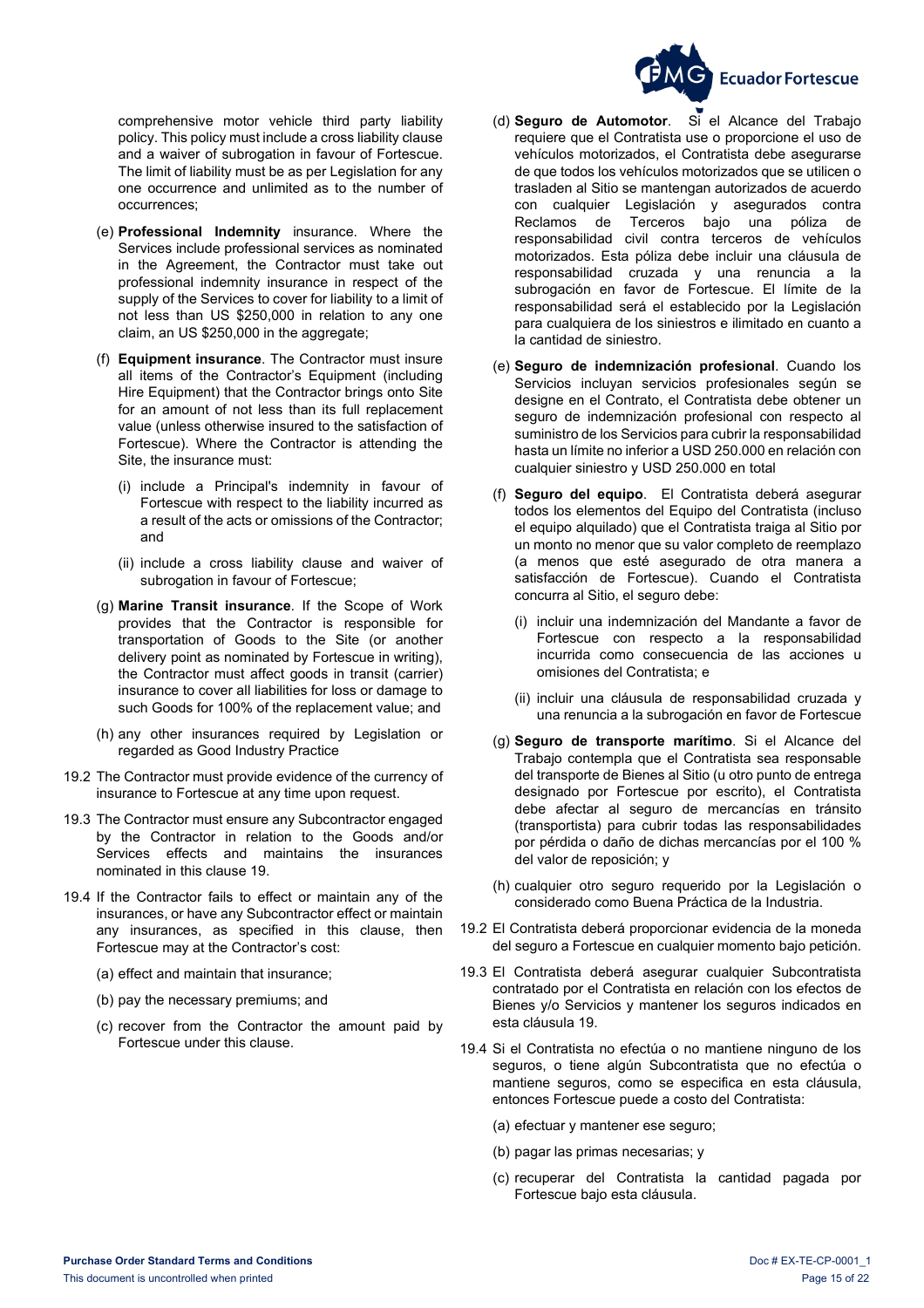

- 20.1 Title in any Goods passes to Fortescue when Fortescue pays for the relevant Goods or when such Goods are applied in the course of provision of the Services, whichever is the first to occur.
- 20.2 To the extent permitted by law, the Contractor enters onto the Site and supplies the Goods and/or Services under the Agreement at its own risk. Risk in any Goods remains with the Contractor until delivery to Fortescue.

- 21.1 The Contractor is liable for and must hold harmless and indemnify on demand Fortescue and its Personnel from and against any and all suits, actions or administrative proceedings, claims, demands, losses, damages, defects and costs and expenses of any nature, including legal fees and expenses, arising in any manner out of or in any way in connection with the acts or omissions of the Contractor or its Personnel under or in connection with the provision of the Goods and/or Services or this Agreement, whether or not the acts or omissions are in tort (including negligence), breach of contract or otherwise regarding the Agreement, except to the extent that the loss is caused by the negligence, acts or omissions of Fortescue or its Personnel.
- <span id="page-15-4"></span>21.2 Notwithstanding anything in the Agreement to the contrary but subject to clause [21.3,](#page-15-3) neither Party will be liable to the other for any Excluded Loss.
- <span id="page-15-3"></span>21.3 The exclusion of liability in clause [21.2](#page-15-4) does not apply in relation to liability of the Contractor:
	- (a) in respect of the injury or death of any person;
	- (b) in respect of any Third Party Claims;
	- (c) in respect of any Employee Claims;
	- (d) for any act or omission of fraud, dishonesty, willful misconduct or misrepresentation of the Contractor and/or any of its Personnel;
	- (e) any penalty imposed for breach of Legislation in connection with the supply of the Goods and/or Services by the Contractor;
	- (f) for breach of clause [22](#page-15-2) or [23;](#page-16-0) or
	- (g) any loss arising from an occurrence which should be covered by a policy of insurance in the name of the Contractor required under the Agreement.

- 22.1 Each of the Parties grants the other a non-exclusive, royalty free license to use its Background IP to the extent necessary to enable it to perform its obligations under the Agreement.
- 22.2 The Contractor acknowledges and agrees that all Intellectual Property created in connection with the Agreement will vest in Fortescue, and the Contractor hereby assigns all rights, title and interest in and to the Intellectual Property to Fortescue.

#### <span id="page-15-0"></span>**20 Title and Risk 20 Título y Riesgo**

- 20.1 El título en cualquier Bienes pasará a Fortescue cuando Fortescue pague por los Bienes relevantes o cuando dichos Bienes sean aplicados en el curso del suministro de los Servicios, lo que ocurra primero.
- 20.2 En la medida permitida por la ley, el Contratista entra en el Sitio y suministra los Bienes y/o Servicios en virtud del Contrato a su propio riesgo. El Riesgo en cualquiera de los Bienes queda con el Contratista hasta su entrega a **Fortescue.**

#### <span id="page-15-1"></span>**21 Liability and Indemnities 21 Responsabilidad e Indemnizaciones**

- <span id="page-15-9"></span>21.1 El Contratista es responsable y debe indemnizar y eximir a petición de Fortescue y su Personal de y en contra de cualesquiera demandas, acciones o procedimientos administrativos, reclamos, peticiones, pérdidas, daños, defectos y costos y gastos de cualquier naturaleza, incluido honorarios y gastos legales derivados de cualquier modo o de cualquier manera relacionados con los actos u omisiones del Contratista o de su Personal bajo o en conexión con la provisión de los Bienes y/o Servicios o este Contrato, independientemente de que los actos u omisiones por delito civil (incluyendo negligencia), incumplimiento de contrato o de cualquier otra manera con respecto al Contrato, excepto en la medida en que la pérdida sea causada por la negligencia, actos u omisiones de Fortescue o su Personal.
- <span id="page-15-6"></span>21.2 No obstante lo dispuesto en el Contrato en contrario, pero sujeto a la cláusula [21.3,](#page-15-5) Ninguna de las Partes será responsable ante el otro por cualquier Pérdida Excluida.
- <span id="page-15-5"></span>21.3 La exclusión de responsabilidad en la cláusula [21.2](#page-15-6) no se aplica en relación con la responsabilidad del Contratista:
	- (a) con respecto a la lesión o muerte de cualquier persona;
	- (b) con respecto a cualquier reclamo de terceros;
	- (c) con respecto a cualquier reclamo de Empleados;
	- (d) por cualquier acto u omisión de fraude, deshonestidad, mala conducta deliberada o representación falsa del Contratista y/o de cualquiera de su Personal;
	- (e) cualquier penalidad impuesta por incumplimiento de la Legislación en relación con el suministro de los Bienes y/o Servicios por el Contratista;
	- (f) por incumplimiento de la cláusula [22](#page-15-7) o [23;](#page-16-2) o
	- (g) cualquier pérdida derivada de una ocurrencia que deba ser cubierta por una póliza de seguro a nombre del Contratista requerida en virtud del Contrato.

#### <span id="page-15-2"></span>**22 Intellectual Property 22 Propiedad Intelectual**

- <span id="page-15-7"></span>22.1 Cada una de las Partes otorga al otro una licencia no exclusiva y libre de regalías para utilizar su IP en la medida necesaria para que pueda cumplir sus obligaciones en virtud del Contrato.
- <span id="page-15-8"></span>22.2 El Contratista reconoce y acepta que toda la Propiedad Intelectual creada en relación con el Contrato se otorgará a Fortescue, y el Contratista cede todos los derechos, títulos e intereses en y sobre la Propiedad Intelectual a Fortescue.
- 22.3 El Contratista no debe revelar, reproducir o tratar de otra manera la Propiedad Intelectual, ni permitir que ninguna otra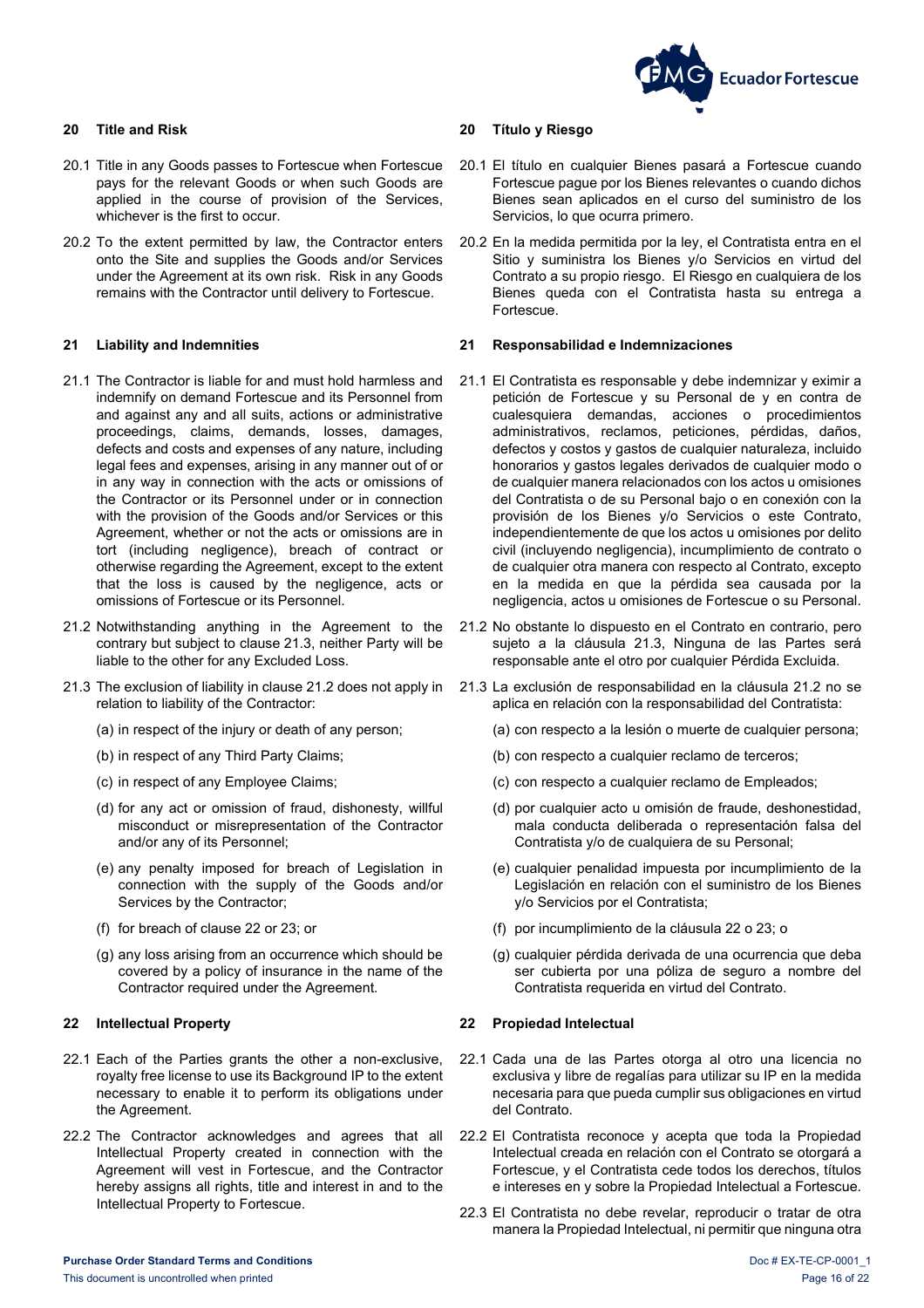

- 22.3 The Contractor must not disclose, reproduce or otherwise deal with the Intellectual Property, or allow any other person to do the same, for any purpose other than to provide Goods and/or Services under the Agreement.
- 22.4 The Contractor warrants that:
	- (a) it owns the Background IP and that the use of the Background IP does not and will not infringe any Intellectual Property Rights of third parties;
	- (b) the provision of the Goods and/or Services does not and will not infringe the Intellectual Property Rights of any third party;
	- (c) it will, at no further cost to Fortescue, procure all licenses and consents to use any Intellectual Property Rights of a third party which are necessary to provide the Goods and/or Services;
	- (d) the Intellectual Property created in connection with this Agreement does not and will not infringe any Intellectual Property Rights; and
	- (e) the Contractor has the right to assign all Intellectual Property to Fortescue in accordance with clause [22.2.](#page-15-8)

### <span id="page-16-0"></span>**23 Confidential Information 23 Información Confidencial**

- 23.1 Each Party must ensure that all Confidential Information is kept confidential and is not disclosed directly or indirectly to a third party without prior written approval of the other Party, unless the Confidential Information:
	- (a) was in the Party's possession prior to the date of the Purchase Order (other than any information that was provided directly or indirectly by the other Party or which is the subject of a confidentiality obligation between the Parties);
	- (b) becomes generally available to the public or is in the public domain through no fault of the Party;
	- (c) is required to be produced by order of a court or under the requirements of any Legislation or stock exchange listing rule, provided that in those circumstances, the Party must notify the other Party as soon as reasonably practicable to enable the other Party to take steps as it considers necessary to resist production, pending which the Party must take all reasonable steps to resist (or where that is not practicable, to minimise) any production of Confidential Information, subject to the prior written approval of the other Party; or
	- (d) was obtained from a third party without an obligation of confidentiality.

24.1 The Contractor must, and must ensure its Personnel, declare any Conflict of Interest prior to entering into any agreements with Fortescue, and in any event as soon as a Conflict of Interest comes to the attention of the **Contractor** 

persona haga lo mismo, con cualquier propósito que no sea el de proporcionar Bienes y/o Servicios en virtud del Contrato.

- 22.4 El Contratista garantiza que:
	- (a) es titular del IP y que el uso del IP no infringe y no infringirá ningún derecho de propiedad intelectual de terceros;
	- (b) la provisión de los Bienes y/o Servicios no infringe y no infringirá los Derechos de Propiedad Intelectual de ningún tercero;
	- (c) obtendrá, sin ningún costo adicional para Fortescue, todas las licencias y consentimientos para utilizar los Derechos de Propiedad Intelectual de un tercero que sean necesarios para proporcionar los Bienes y/o Servicios;
	- (d) la Propiedad Intelectual creada en relación con este Contrato no infringe ni infringirá ningún Derecho de Propiedad Intelectual; y
	- (e) el Contratista tiene el derecho de asignar toda la Propiedad Intelectual a Fortescue de Contrato con la cláusula [22.2.](#page-15-8)

- <span id="page-16-2"></span>23.1 Cada Parte debe asegurar que toda la Información Confidencial sea mantenida confidencial y no sea revelada directa o indirectamente a terceros sin la aprobación previa por escrito de la otra Parte, a menos que la Información Confidencial:
	- (a) estaba en posesión de la Parte antes de la fecha de la Orden de Compra (excepto cualquier información que fue proporcionada directa o indirectamente por la otra Parte o que es objeto de una obligación de confidencialidad entre las Partes);
	- (b) se hace generalmente disponible al público o es de dominio público sin culpa de la Parte;
	- (c) deberá presentarse por orden de un tribunal o con arreglo a los requisitos de cualquier normativa de registro de bolsa o de legislación, siempre que, en tales circunstancias, la Parte notifique a la otra Parte tan pronto como sea razonablemente factible para que la otra Parte pueda adoptar medidas que considere necesarias para resistir a la producción, en espera de que la Parte tome todas las medidas razonables para resistir (o cuando no sea factible, minimizar) cualquier<br>producción de Información Confidencial, previa producción de Información Confidencial, aprobación por escrito de la otra Parte; o
	- (d) se obtuvo de un tercero sin una obligación de confidencialidad.

### <span id="page-16-1"></span>**24 Conflict of Interest 24 Conflicto de Intereses**

24.1 El Contratista debe asegurar a su Personal, declarar cualquier Conflicto de Intereses antes de firmar cualquier Contrato con Fortescue, y en cualquier caso tan pronto como un Conflicto de Interés llegue a la atención del Contratista.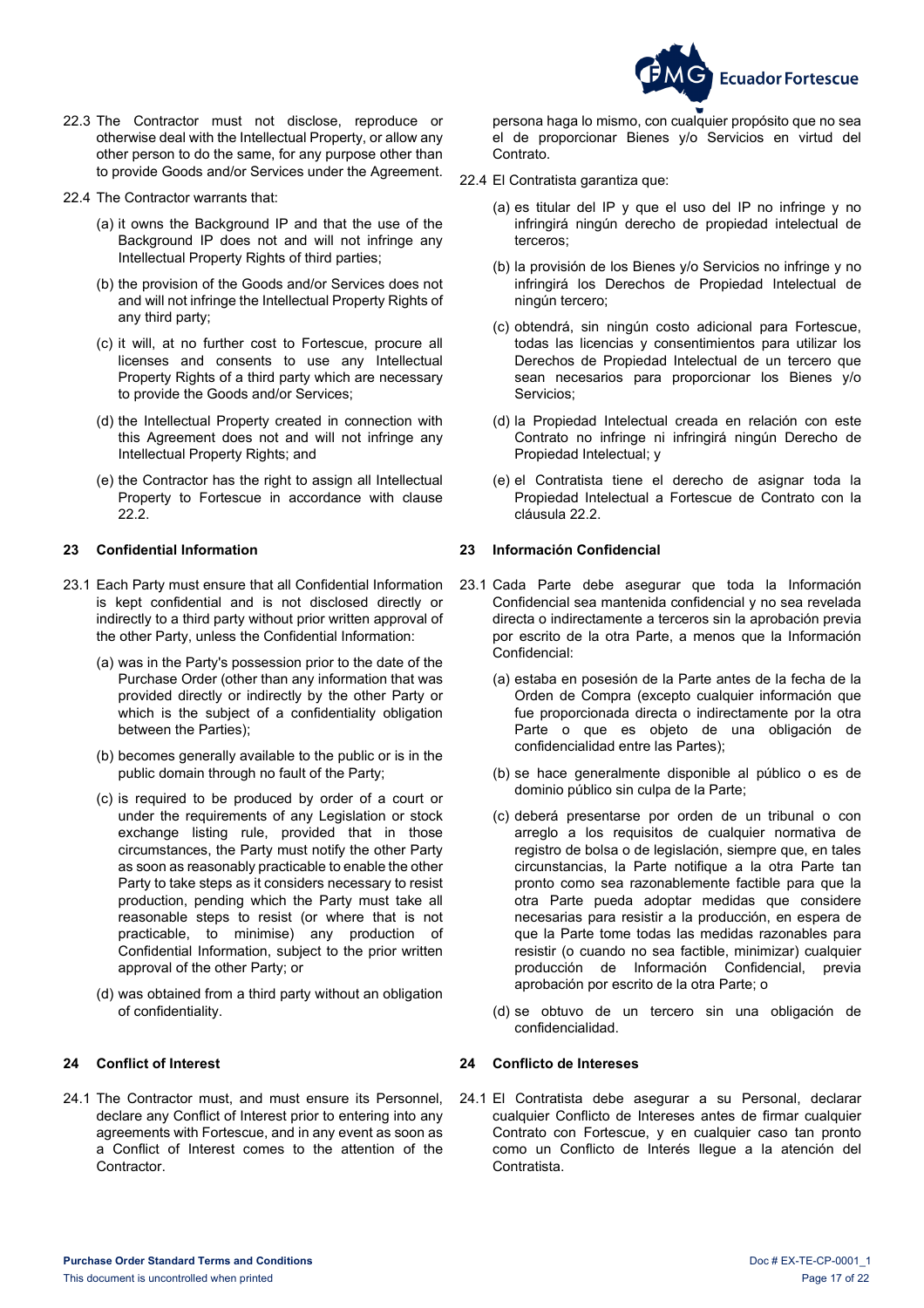# **Ecuador Fortescue**

- 25.1 If GST has application to any supply made by the Contractor under or in connection with the Agreement, the Contractor may, in addition to the consideration payable or to be provided for the supply, subject to issuing a Tax Invoice, recover from Fortescue an additional amount on account of GST, such amount to be calculated by multiplying the amount or consideration payable or to be provided by Fortescue for the supply by the prevailing GST rate.
- 25.2 Should any taxes (other than GST) be levied on, in respect of, or in relation to, the Goods and/or Services these will be to the Contractor's account. The Contractor will be responsible for the payment of those taxes and will provide documentary evidence of the payment of those taxes if made on Fortescue's behalf.

### <span id="page-17-1"></span>**26 Assignment and Subcontracting 26 Cesión y Subcontratación**

26.1 The Contractor must not assign or subcontract any part or the whole of its obligations under the Agreement except with the prior written consent of Fortescue (which must not be unreasonably withheld).

### <span id="page-17-2"></span>**27 Force Majeure 27 Fuerza Mayor**

- 27.1 If a Party is prevented from carrying out the whole or any part of its obligations under the Agreement by reason of Force Majeure that Party must immediately give written notice to the other Party. The affected Party must keep the other Party informed of any changes in the circumstances causing the Force Majeure.
- 27.2 The obligations of the affected Party, so far as they are affected by Force Majeure, will be suspended for the period that the Force Majeure persists and the affected Party will not be in default under the Agreement. The affected Party must use its best endeavours to remedy or mitigate the effect of any Force Majeure and comply with its obligations under the Agreement.
- 27.3 Notwithstanding any provision of the Agreement, if the Force Majeure causes the suspension of the Contractor's obligations for a continuous period of 3 months or a cumulative period of 6 months in any 12 month period, either Party may terminate the Agreement by written notice to the other Party.

- <span id="page-17-6"></span><span id="page-17-5"></span><span id="page-17-4"></span>28.1 The Contractor warrants that:
	- (a) it investigates the risk of Modern Slavery within its operations, and those of its supply chain;
	- (b) it assesses and addresses risks regarding Modern Slavery, including implementing appropriate due diligence and remediation programs;
	- (c) it will notify Fortescue as soon as possible of any confirmed instances of Modern Slavery and the actions undertaken by the Contractor to remedy the issue;

#### <span id="page-17-0"></span>**25 Taxes 25 Impuestos**

- 25.1 Si el GST tiene aplicación a cualquier suministro realizado por el Contratista en virtud de o en conexión con el Contrato, el Contratista podrá, además de la contraprestación a pagar o por proveer el suministro, sujeto a la emisión de una Factura Tributable, recolectar de Fortescue un monto adicional en concepto de GST, cuyo monto se calculará multiplicando el monto o la contraprestación pagadera o por Fortescue por el suministro por la tasa vigente del GST.
- 25.2 Si cualquier impuesto (excepto el GST) se impone sobre, o con relación a, los Bienes y/o Servicios estos serán a la cuenta del Contratista. El Contratista será responsable del pago de esos impuestos y proporcionará evidencia documental del pago de esos impuestos si se hace en nombre de Fortescue.

26.1 El Contratista no podrá ceder o subcontratar ninguna parte o la totalidad de sus obligaciones en virtud del Contrato excepto con el previo consentimiento por escrito de Fortescue (Que no debe ser denegado injustificadamente).

- 27.1 Si una Parte se ve impedida de cumplir la totalidad o parte de sus obligaciones en virtud del Contrato por motivo de Fuerza Mayor, Esa Parte debe inmediatamente notificar por escrito a la otra Parte. La Parte afectada deberá mantener informada a la otra Parte de cualquier cambio en las circunstancias que causan la Fuerza Mayor.
- 27.2 Las obligaciones de la Parte afectada, en la medida en que sean afectadas por Fuerza Mayor, serán suspendidas durante el período en que la Fuerza Mayor persista y la Parte afectada no incurrirá en incumplimiento en virtud del Contrato. La Parte afectada debe hacer todo lo posible por remediar o mitigar los efectos de cualquier Fuerza Mayor y cumplir con sus obligaciones en virtud del Contrato.
- 27.3 No obstante cualquier disposición del Contrato, si la Fuerza Mayor ocasiona la suspensión de las obligaciones del Contratista por un período continuo de 3 meses o un período acumulado de 6 meses en cualquier período de 12 meses, cualquiera de las Partes podrá rescindir el Contrato mediante notificación por escrito al otra Parte.

### <span id="page-17-3"></span>**28 Modern Slavery 28 Esclavitud Moderna**

- <span id="page-17-8"></span><span id="page-17-7"></span>28.1 El Contratista garantiza que:
	- (a) investiga el riesgo de Esclavitud Moderna en sus operaciones y en las de su cadena de suministro.
	- (b) evalúa y aborda los riesgos relativos a la Esclavitud Moderna, incluso la aplicación de programas adecuados de diligencia debida y remediación.
	- (c) notificará a Fortescue lo antes posible cualquier caso confirmado de Esclavitud Moderna y las acciones emprendidas por el Contratista para subsanar el problema.
	- (d) dispone de todos los procesos, procedimientos, investigaciones y sistemas de cumplimiento necesarios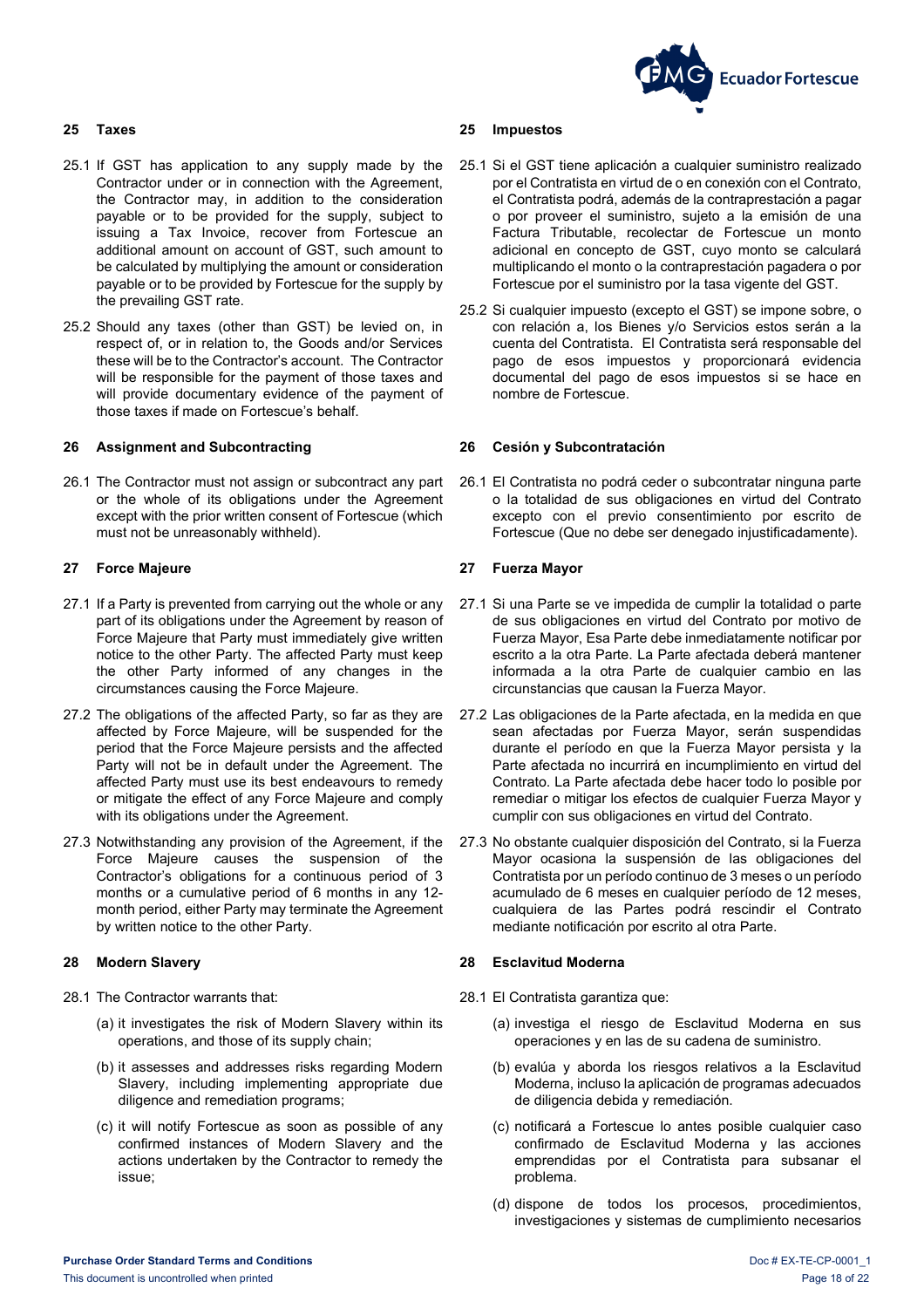

- (d) it has all the necessary processes, procedures, investigations and compliance systems in place to undertake the actions in clauses [28.1\(a\)](#page-17-4) to [28.1\(c\);](#page-17-5)
- (e) upon request, the Contractor will provide evidence to the satisfaction of Fortescue which validates the Contractor's compliance with this clause;
- (f) upon request, the Contractor will permit the Fortescue's Personnel or representatives to undertake verification activities to validate the Contractor's compliance with this clause, including access to the Contractor's premises and records as required; and
- (g) it will include a clause similar to this clause [28.11](#page-17-6) in all contracts it enters into with its suppliers.
- 28.2 In the event that the Contractor does not remedy, or provide an acceptable plan to remedy, any identified instances of Modern Slavery within the time frame specified by Fortescue, Fortescue reserves the right to terminate the Agreement in accordance with claus[e 16.3.](#page-11-7)

### <span id="page-18-0"></span>**29 Bribery and Corruption 29 Soborno y Corrupción**

- <span id="page-18-1"></span>29.1 The Contractor must not, and must procure that its Personnel do not:
	- (a) pay or accept any commissions or fees, or make or accept any payments or rebates to or from any employee or officer of Fortescue or its Related Bodies Corporate, or favour any of those persons with gifts or entertainment of unusual or substantial value, or enter into any business arrangements with any of those persons, that would result in a detriment to Fortescue, or is contrary to fair dealing; and
	- (b) provide or offer to provide a benefit (which is not legitimately due) to a public official (including a foreign public official) in order to retain or obtain a business advantage.
- 29.2 The Contractor must, and must ensure that its Personnel, immediately report to Fortescue any offer, payment, rebate or other benefit, or any receipt of any payment, benefit or rebate of the kind referred to in claus[e 29.1.](#page-18-1)

para llevar a cabo las acciones de las cláusulas [28.1\(a\)](#page-17-7) a [28.1\(c\).](#page-17-8)

- (e) cuando se le solicite, el Contratista proporcionará pruebas satisfactorias a criterio de Fortescue que validen el cumplimiento de esta cláusula por parte del Contratista.
- (f) si se lo solicitan, el Contratista permitirá que el Personal de Fortescue o sus representantes designados lleven a cabo actividades de verificación para validar el cumplimiento de esta cláusula por parte del Contratista, incluso el acceso a las instalaciones y registros del Contratista según sea necesario; e
- (g) incluirá una cláusula similar a esta cláusula 28.1 en todos los contratos que formalice con sus proveedores.
- 28.2 En caso de que el Contratista no subsane o brinde un plan aceptable para subsanar cualquier instancia identificada de Esclavitud Moderna dentro del marco especificado por Fortescue, Fortescue se reserva el derecho de rescindir el Contrato de acuerdo con esta cláusula [16.3.](#page-11-2)

- <span id="page-18-2"></span>29.1 El Contratista no debe, y debe procurar que su Personal no:
	- (a) pague o acepte comisiones u honorarios, o haga o acepte pagos o reembolsos a/o de cualquier empleado o funcionario de Fortescue o de sus Empresas Relacionadas, o favorezca a cualquiera de esas personas con regalos o actividades de entretenimiento por un valor inusual o sustancial, o realice acuerdos de negocios con cualquiera de esas personas, que resultara en un perjuicio para Fortescue, o fuera contrario a un trato justo; y
	- (b) proporcione u ofrezca un beneficio (que no sea legítimamente debido) a un funcionario público (incluido un funcionario público extranjero) con el fin de conservar u obtener una ventaja comercial.
	- 29.2 El Contratista debe informar inmediatamente a Fortescue sobre cualquier ofrecimiento, pago, rebaja u otro beneficio, o cualquier recepción de un pago, beneficio o rebaja del tipo mencionado en la cláusula [29.1,](#page-18-2) y debe asegurarse de que su Personal también informe inmediatamente a Fortescue sobre ello.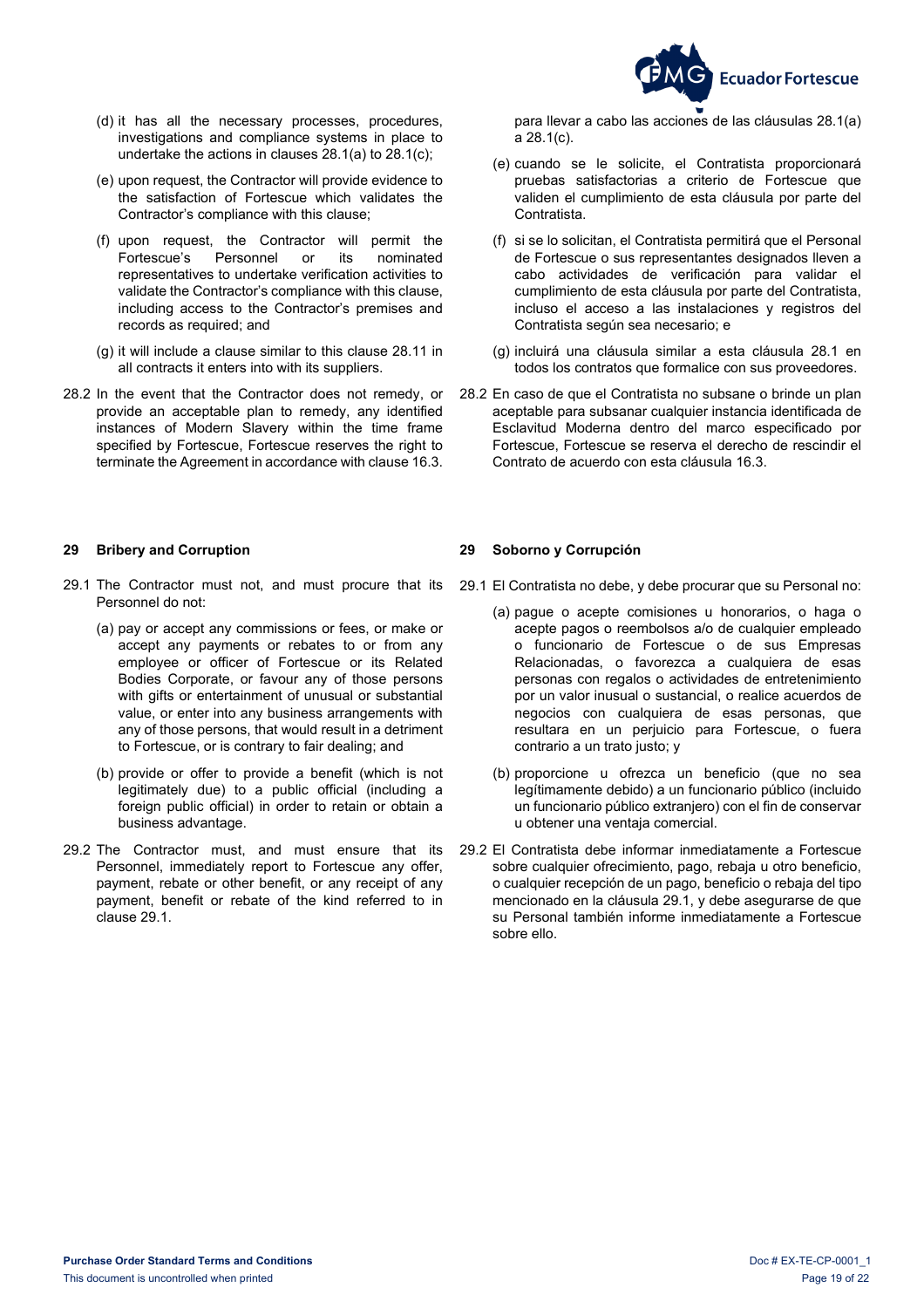

### <span id="page-19-0"></span>**30 Sanctions**

- 30.1 The Contractor hereby warrants and represents that the Contractor and all of its Personnel, Related Bodies Corporate, subcontractors and suppliers:
	- (a) are not a Sanctioned Person;
	- (b) are not violating any Sanctions applicable to it; and
	- (c) are not engaging with a Sanctioned Person.
- 30.2 If the Contractor:
	- (a) provides incorrect information in connection with the Sanctions;
	- (b) breaches any provision of the Agreement relating to Sanctions; or
	- (c) its Personnel, its Related Bodies Corporate, or any of its suppliers or subcontractors becomes a Sanctioned Person,

it must immediately give notice to Fortescue and Fortescue may:

- (d) immediately terminate the Agreement and any or all orders under clause [16.3;](#page-11-7) and
- (e) claim compensation from the Contractor for any damages or losses which it suffers.
- 30.3 Without limiting any remedy to which Fortescue might otherwise be entitled, Fortescue may terminate the Agreement if it determines that the Agreement violates any applicable Sanction.

### <span id="page-19-1"></span>**31 Dispute Resolution**

- 31.1 If an issue or dispute arises in connection with the Agreement, the Parties agree, prior to the initiation of any legal proceedings, to use their best efforts in good faith to reach a reasonable and equitable resolution of the dispute.
- 31.2 If the dispute has not been resolved within 30 days after the Parties first convene to resolve the dispute, either Party may commence arbitration proceedings in accordance with this clause [30.](#page-19-0)
- 31.3 This Agreement and any disputes or claims arising out of this Agreement is governed by and will be construed in accordance with the laws of Ecuador applicable therein.
- 31.4 Any controversy or dispute arising out of, or in connection with this Agreement to be issued under this Agreement, shall be submitted to arbitration in law and administered by American-Ecuadorian Chamber of Commerce, based in Quito in accordance with the Arbitration and Mediation Act, in force at the time of the referral, which rules are deemed to be incorporated by reference in this clause.
- 31.5 The language of the arbitration shall be in English and the tribunal shall consist of one (1) arbitrator.
- 31.6 Despite the existence of a dispute, the Contractor must continue without delay to perform its obligations under the Agreement.
- 31.7 Nothing in this clause prevents either Party from applying to a court for urgent injunctive relief.

#### <span id="page-19-2"></span>**30 Sanciones**

- 30.1 Por intermedio del presente el Contratista garantiza y declara que el Contratista y todo su Personal, empresas relacionadas, subcontratistas y proveedores:
	- (a) No son una Persona Sancionada.
	- (b) No están violando ninguna Sanción aplicable a ellos; y
	- (c) No están involucrados con una Persona Sancionada.
- 30.2 Si el Contratista:
	- (a) Suministra información incorrecta en relación con las Sanciones.
	- (b) Incumple cualquier disposición del presente Contrato relacionada con Sanciones; o
	- (c) Su Personal, sus Empresas Relacionadas, o cualquiera de sus proveedores o subcontratistas se convierten en una Persona Sancionada,

el Contratista debe notificar inmediatamente al Mandante y el Mandante puede:

- (d) rescindir inmediatamente el presente Contrato y alguna o todas las Órdenes conforme a la cláusula [16.3;](#page-11-2) y
- (e) reclamar compensación del Contratista por daños o pérdidas que sufriera.
- 30.3 Sin limitar ningún recurso al que pudiera tener derecho Fortescue, Fortescue puede rescindir el presente Contrato si Fortescue determina que el Contrato viola alguna Sanción aplicable.

### **31 Resolución de Disputas**

- 31.1 Si surge un problema o disputa en relación con el Contrato, las Partes acuerdan, previo al inicio de cualquier procedimiento legal, hacer sus mejores esfuerzos de buena fe para llegar a una resolución razonable y equitativa de la disputa.
- 31.2 En caso de que la disputa no haya sido resuelta dentro de los 30 días posteriores a la primera convocatoria de las Partes para resolver la disputa, cualquiera de las Partes podrá comenzar los procedimientos de arbitraje de conformidad con esta cláusula [30.](#page-19-2)
- 31.3 Este Contrato y cualquier disputa o reclamo provenientes de este Contrato está gobernado por y será interpretado de conformidad con las leyes aplicables de Ecuador.
- 31.4 Cualquier controversia o disputa resultante de, o relacionada con este Contrato o cualquiera de las Órdenes a ser emitidas bajo este Contrato, será sometida a arbitraje en derecho y administrada por la Cámara de Comercio Ecuatoriano Americana, con sede en Quito de conformidad con las normas de arbitraje de dicho Centro y de la Ley de Arbitraje y Mediación, vigentes al momento de la remisión. Tales normas se consideran incorporadas por referencia en ésta cláusula.
- 31.5 El idioma del arbitraje será arbitraje será inglés y el tribunal se formará por un (1) árbitro.
- 31.6 A pesar de la existencia de una disputa, el Contratista deberá continuar sin demora con el cumplimiento de sus obligaciones bajo el Contrato.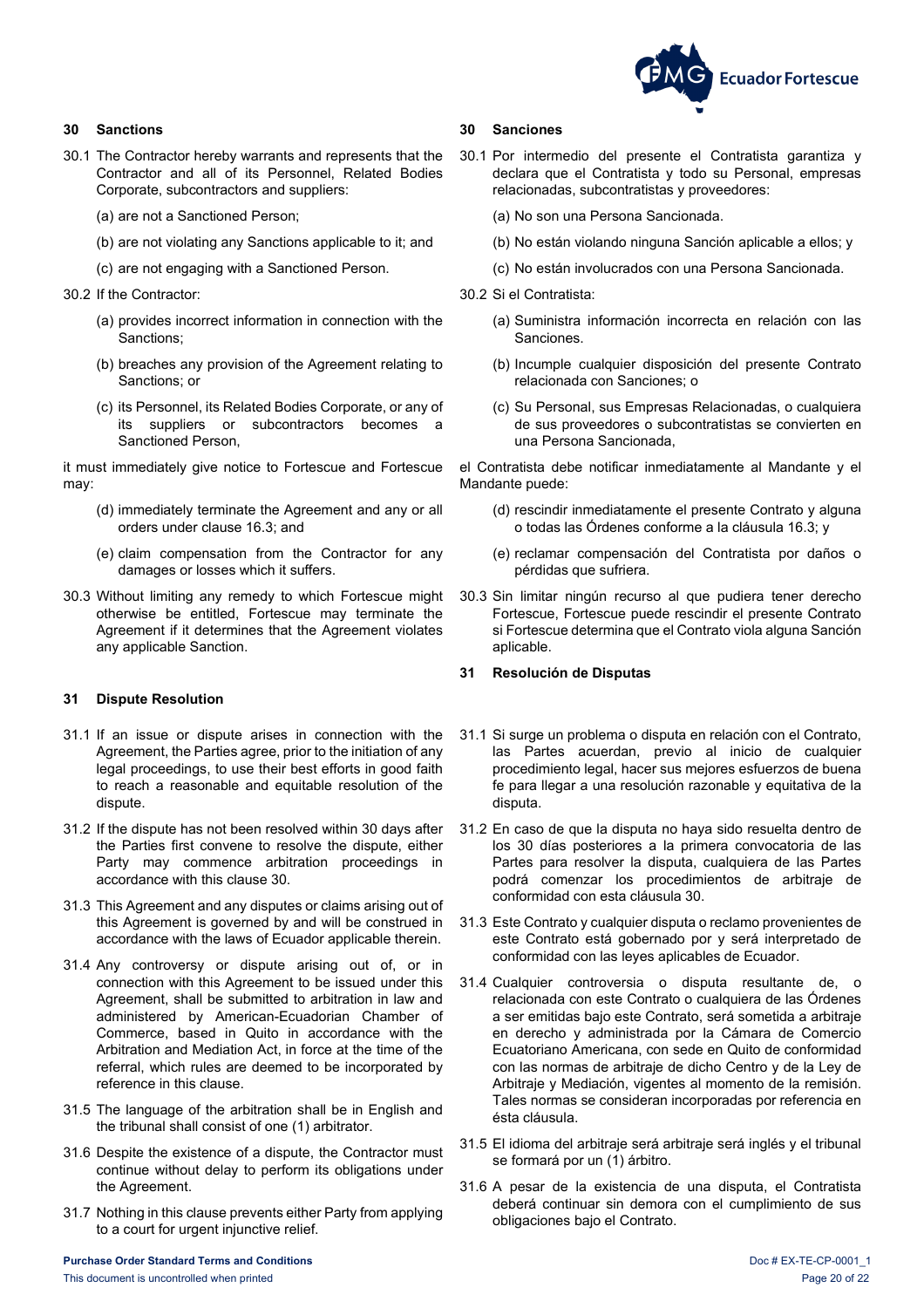

- 32.1 Any notice, approval, consent or other communication in relation to the Agreement must:
	- (a) be in writing and signed by the Party sending it (or on that Party's behalf);
	- (b) be marked for the attention of:
		- (i) in the case of a notice to Fortescue, Fortescue's Representative;
		- (ii) in the case of a notice to the Contractor, the Contractor's Representative; and
		- (iii) be left at or sent by prepaid ordinary post to the last notified address of the Party, or sent by email to the last notified email address of the Party.
- 32.2 A notice, approval, consent or other communication is taken to be received by the addressee:
	- (a) upon actual receipt, when hand delivered;
	- (b) in the case of email, at the time in the place to which it is sent equivalent to the time shown on the automatic receipt notification received by the Party sending the email; or
	- (c) in the case of posting, three Business Days after posting to an address within Ecuador and on the 15th Business Day after the date of posting by airmail to an address outside of Ecuador.

#### <span id="page-20-1"></span>**33 Other Matters 33 Otros Asuntos**

- 33.1 **Survival** Clauses [3,](#page-6-1) [9,](#page-9-0) [21,](#page-15-1) [22,](#page-15-2) [23](#page-16-0) and [33](#page-20-1) survive the expiry or earlier termination of the Agreement.
- 33.2 **Agreement terms** The terms and conditions of the Agreement may not be varied, unless agreed upon by both Parties and documented in writing.
- 33.3 **Waiver** Waiver of any right arising from a breach of the Agreement must be in writing and executed by the Party granting the waiver. Failure by Fortescue to exercise a right, remedy or power at any time will not be construed in any way to affect the enforceability of that right, remedy or power in any other instance, or the enforceability of the Agreement as a whole.
- 33.4 **Governing law and jurisdiction** The Parties accept the laws of the Republic of Ecuador as the governing law of the Agreement.
- 33.5 **Counterparts** This Agreement may be executed in counterparts. All counterparts of the Agreement, taken together, constitute one instrument.

#### 33.6 **Entire Agreement** –

(a) The Agreement as amended or varied from time to time represents the entire agreement between the Parties and supersedes all prior arrangements whether written or oral in relation to the Services.

31.7 Nada en esta cláusula impide que cualquiera de las Partes recurra a un tribunal en busca de una medida cautelar urgente.

#### <span id="page-20-0"></span>**32 Notices 32 Notificaciones**

- 32.1 Cualquier notificación, aprobación, consentimiento u otra comunicación relacionada con el Contrato deberá:
	- (a) ser por escrito y firmada por la Parte que la envía (o a nombre de dicha Parte);
	- (b) estar marcada para la atención de:
		- (i) en el caso de una notificación para Fortescue, al Representante de Fortescue;
		- (ii) en el caso de una notificación para el Contratista, al Representante del Contratista; y
		- (iii) dejar o enviarse por correo ordinario prepagado a la última dirección informada de la Parte, o enviada por correo electrónico a la última dirección de correo electrónico notificada de la Parte.
- 32.2 Se considera que el destinatario recibe una notificación, aprobación, consentimiento u otra comunicación:
	- (a) por recepción real, cuando sea entregado personalmente;
	- (b) en caso de correo electrónico, al momento y en el lugar al cual es enviado, equivalente al tiempo mostrado en la notificación de recepción automática que recibe la Parte que envía el correo electrónico; o
	- (c) en caso de correo, tres Días Hábiles posteriores al envío a una dirección dentro de Ecuador y en el Décimo Quinto Día Hábil posterior a la fecha de envío, mediante correo aéreo a una dirección fuera de Ecuador.

- <span id="page-20-2"></span>33.1 **Sobrevivencia-** Las Cláusulas [3,](#page-6-2) [9,](#page-9-3) [21,](#page-15-9) [22,](#page-15-7) [23](#page-16-2) y [33](#page-20-2) sobrevivirán a la expiración o terminación anticipada del Contrato.
- 33.2 **Términos del Contrato** Los términos y condiciones del Contrato no podrán ser variados, a menos que ambas Partes acuerden y documenten por escrito.
- 33.3 **Renuncia** La renuncia de cualquier derecho derivado de un incumplimiento del Contrato debe ser por escrito y ejecutado por la Parte que concede la exención. El incumplimiento por parte de Fortescue de un derecho, recurso o poder en cualquier momento no se interpretará de ninguna manera que afecte la fuerza ejecutiva de ese derecho, recurso o poder en cualquier otro caso, o la aplicabilidad del Contrato en su conjunto.
- 33.4 **Ley aplicable y jurisdicción** Las Partes aceptan las leyes de la República del Ecuador como la ley que rige el Contrato.
- 33.5 **Contrapartes** Este Contrato puede ser ejecutado en contrapartes. Todas las contrapartes del Contrato, tomadas en conjunto, constituyen un instrumento.

### 33.6 **Contrato completo** –

(a) El Contrato en su forma enmendada o variada cada cierto tiempo representa el Contrato entero entre las